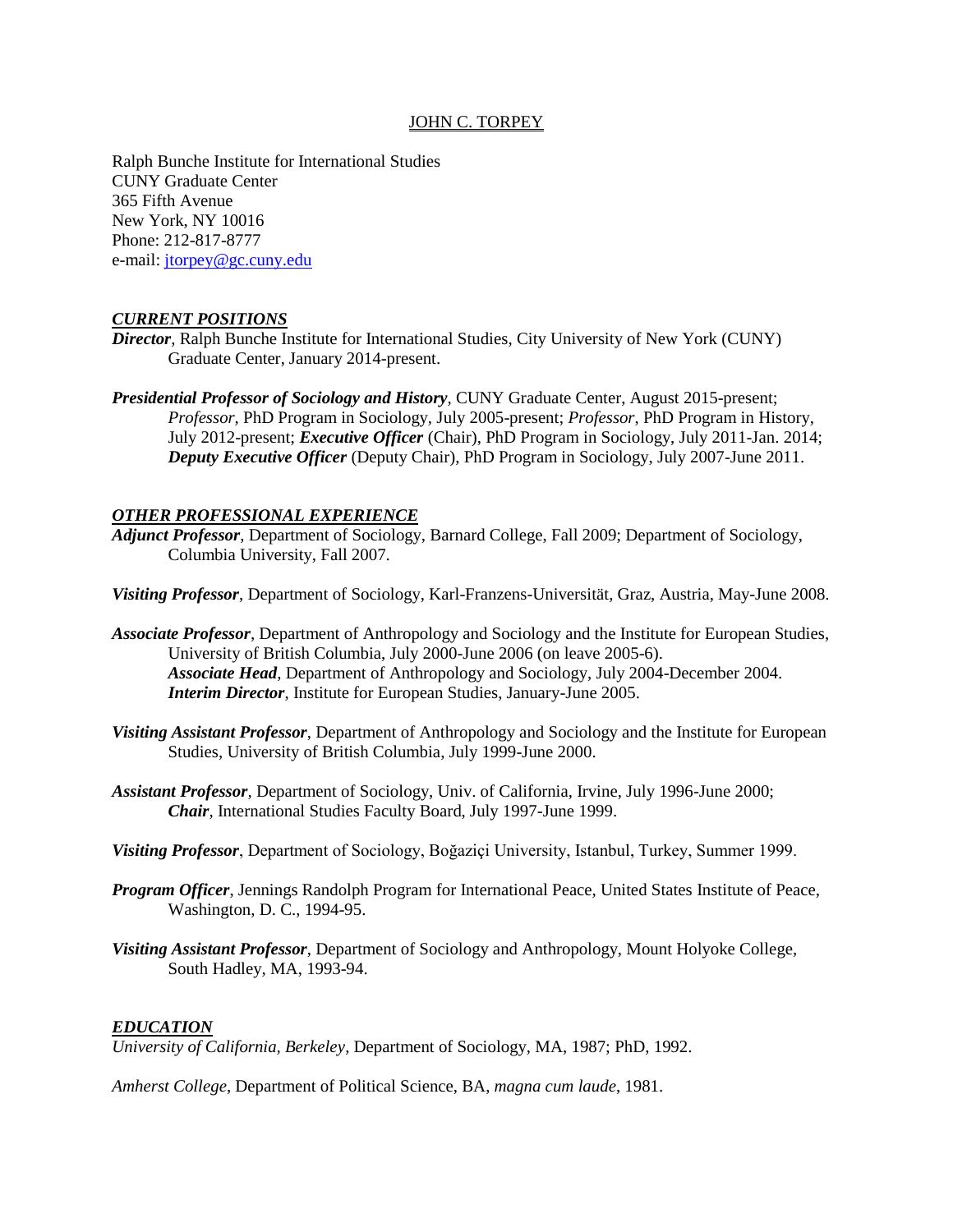# *ACADEMIC HONORS AND FELLOWSHIPS*

*President*, Eastern Sociological Society, 2016- 2017.

- *Fulbright Distinguished Chair in American Studies*, Karl-Franzens-University, Graz, Austria, Spring 2010.
- *Author*, "Author Meets Critics" panel on *Making Whole What Has Been Smashed*, Annual Meeting of the Eastern Sociological Society, Boston, MA, March 2007.
- *Visiting Scholar*, Hoover Chair in Economic and Social Ethics, Catholic University of Louvain, Belgium, October-November 2003.
- *Early Career Scholar*, Peter Wall Institute for Advanced Studies, Univ. of British Columbia, 2000-1.
- *Author*, "Author Meets Critics" panel on *The Invention of the Passport*, Annual Meeting of the Social Science History Association, Pittsburgh, PA, October 2000.
- *Fellow*, German American Academic Council-SSRC Summer Institute on Immigration, Integration, and Citizenship, Berlin, July 1997/New School for Social Research, July 1996.
- *Fellow*, German Marshall Fund, January 1-September 30, 1997.
- *Fellow*, National Endowment for the Humanities, July 1-December 31, 1996.
- *Fellow*, National Humanities Center, Research Triangle Park, North Carolina, 1996-97 (declined).
- *Jean Monnet Fellow*, European University Institute, Florence, Italy, 1995-96.
- *Participant*, National Endowment for the Humanities Summer Seminar on "Intellectuals and Power in 20th Century Europe," directed by Prof. Robert Wohl, Dept. of History, UCLA, Summer 1994.
- *Post-Doctoral Fellow*, Program for the Study of Germany & Europe, Center for European Studies, Harvard University, 1992-93.
- *Dissertation Fellow*, Department of Sociology, UC Berkeley, 1991-92.
- *Dissertation Research Fellow*, International Research and Exchanges Board, Berlin, June-Sept. 1991.
- *Fellow*, German Academic Exchange Service (DAAD), for dissertation research at Free University in (West) Berlin, October 1990-May 1991.
- *Beatrice Bain Award Recipient*, UC Berkeley Research Group on Feminism and Gender Paper Competition (for "A New 'Slave Revolt in Morals'?"; see Publications), 1987.
- *Regents Fellow*, University of California, Berkeley, 1987-88.
- *DAAD Stipend Recipient*, for participation in Interdisciplinary Seminar in German Studies, "Re-Presenting the Past: Postwar Politics and Culture in the FRG and the GDR," Summer 1987.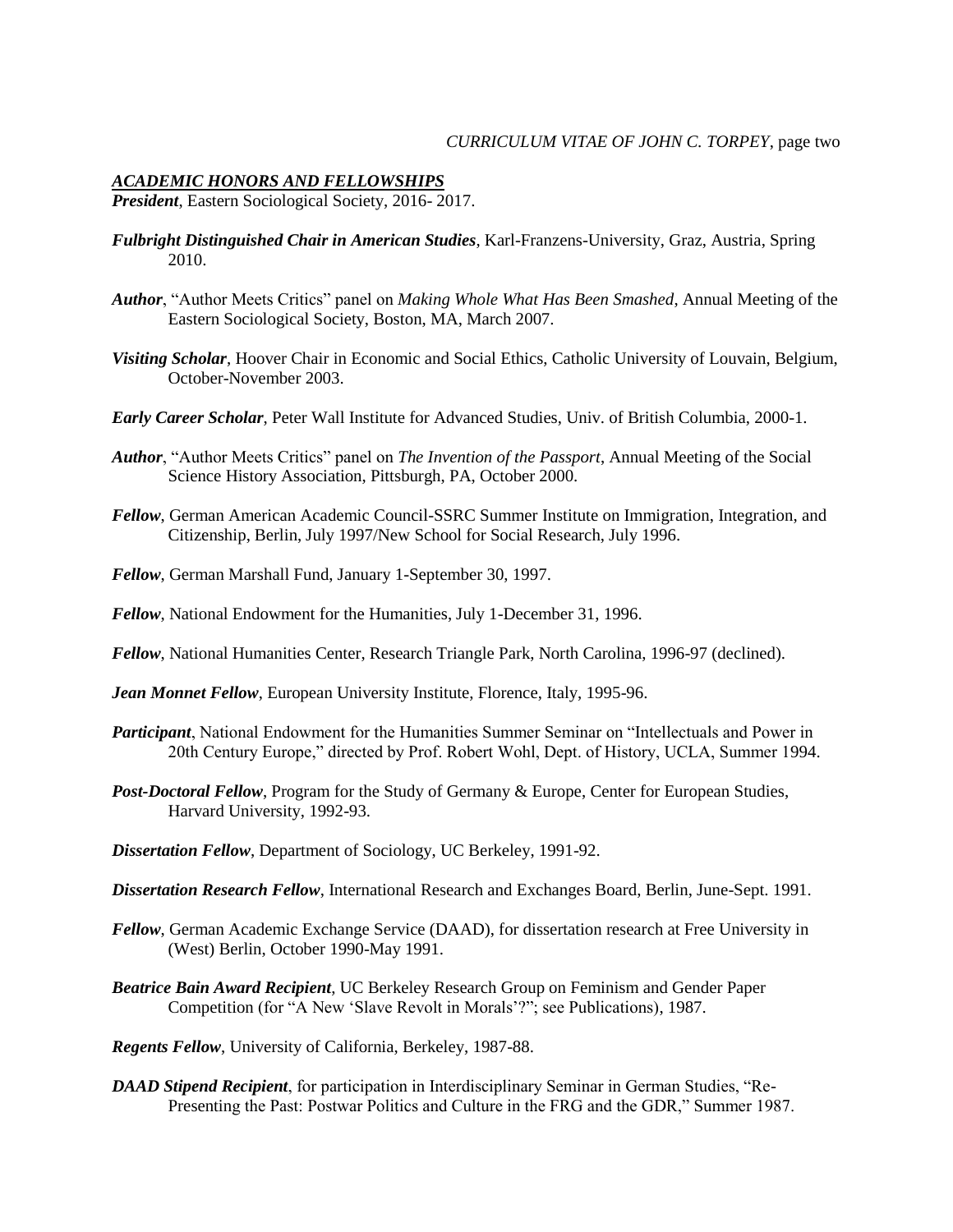## *RESEARCH AND CONFERENCE GRANTS*

*Research Grant*, "A Gray Peace Dividend? Population Aging and the Decline of Violence," PSC-CUNY Trad. B Award, 2016, \$5992.

*Research Grant*, "Sociology of the US Diplomatic Corps," PSC-CUNY Trad. B Award, 2014, \$5992.

- *Research Grant*, "Religion and the Occupy Movements: A Comparative Study of the United States and the UK," PSC-CUNY Trad. B Award (w/Bryan Turner and Emily Campbell), 2012, \$6000.
- *Research Grant*, "State Neutrality and Accommodating Islam in Western Europe and North America," Metropolis/the Swiss Foundation for Migration, Population, and Environment (with Christian Joppke, American University of Paris), 2007-2010 ( $\epsilon$ 100,000).
- *Research Grant*, "Reparations for Historical Injustices," Social Sciences and Humanities Research Council of Canada (SSHRC), 2002-2005 (\$70,520).
- *Research Grant*, "Commemoration, Redress, and Reconciliation in the Integration of Immigrant Communities," Research on Immigration and Integration in the Metropolis (RIIM) Project, Vancouver, 2002-2003 (\$20,500).
- *Research Grant*, "Alexis de Tocqueville: Sociological Pioneer," UBC Hampton Fund, 2002-3 (\$15,000).
- *Grant to Support Thematic Lecture Series*, "Reckoning With Race: The Concept and its Consequences in the 21st Century," Leon and Thea Koerner Foundation, held during AY2002-2003 (\$5,000).
- *Thematic Lecture Series Grant*, "Reckoning With Race: The Concept and its Consequences in the 21<sup>st</sup> Century," Green College, UBC, 2002-2003 (\$10,000).
- *Exploratory Workshop Grant*, "Reparations for Historical Injustices," Peter Wall Institute for Advanced Studies, University of British Columbia; workshop held Nov. 1-3, 2001 (\$16,000).
- *University of California Institute for Global Conflict and Cooperation (IGCC)*, 1999-2000, for research on reparations payments to non-state groups in the postwar world (\$13,476).
- *University of California Center for German and European Studies Research Assistantship Grant*, Summer 1999, for research on reparations to non-state groups in the postwar world (\$3000).
- *ASA/NSF Fund for the Advancement of the Discipline Award*, Fall 1998, for research on gated communities in the United States (\$4000; declined).
- *UC Irvine Center for the Study of Democracy Faculty Research Grant*, Summer 1998, for research on reparations payments to non-state groups in the postwar world (\$1500).
- *UC Irvine Global Peace and Conflict Studies (GPACS) Undergraduate Student/Faculty Research Grant*, Spring 1998, for research on gated communities (\$800).
- *UC Irvine Global Peace and Conflict Studies (GPACS) Faculty Research Grant*, Winter/Spring 1998, for research on gated communities (\$6000).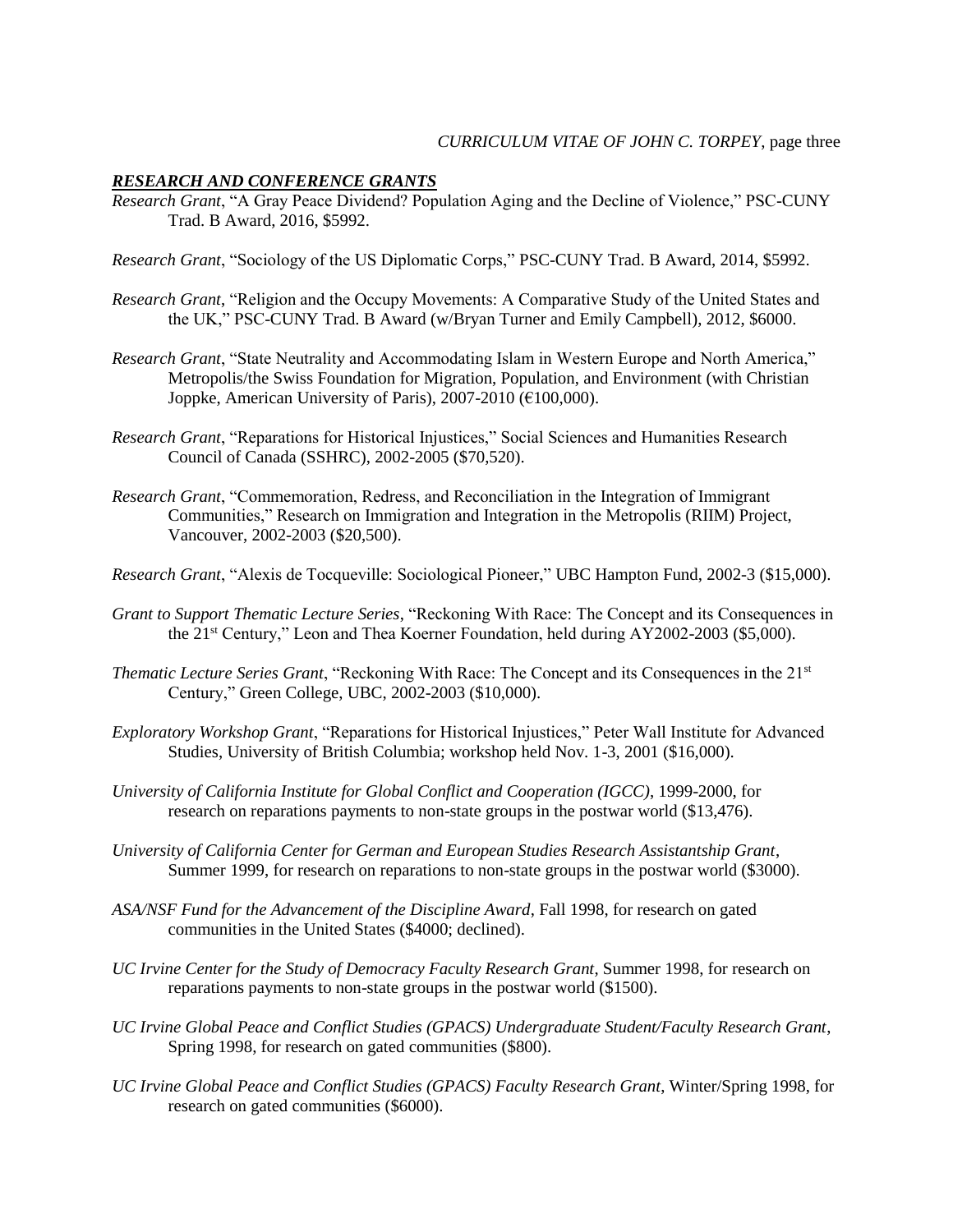# *CURRICULUM VITAE OF JOHN C. TORPEY*, page four

### *RESEARCH AND CONFERENCE GRANTS*, cont'd.

- *Council for European Studies Workshop Support Program*, grant for workshop on "Documenting Individual Identity: State Practices Since the French Revolution," December 1998 (\$3000).
- *University of California, Irvine, Program in Conference and Research Workshop Support,* grant for workshop on "Documenting Individual Identity: The Development of State Practices Since the French Revolution," December 1998 (\$3400).
- *University of California Humanities Research Institute Workshop Grant*, for workshop on "Documenting Individual Identity: The Development of State Practices Since the French Revolution," December 1998 (\$4700).
- *UC Irvine Global Peace and Conflict Studies (GPACS) Undergraduate Student/Faculty Research Grant*, Spring Quarter, 1997, for research on citizenship and military service (\$800).
- *UC Irvine Faculty Senate Research Grant*, Winter Quarter, 1997, for research on citizenship and military service (\$800).
- *UC Irvine NSF Democratization Program Seed Grant*, Winter Quarter, 1997, for project on the social and political consequences of suburbanization in the post-World War II United (\$2000).

*Faculty Research Grant*, Mount Holyoke College, Spring 1994, to study Italy's *Lega Nord* (\$2500).

### *PUBLICATIONS*

### *Books*

 *The Three Axial Ages: Moral, Material, Mental* (Rutgers University Press, 2017).

- *Transformations of Warfare in the Contemporary World* (edited with David Jacobson; Philadelphia, PA: Temple University Press, 2016).
- *Legal Integration of Islam: A Transatlantic Comparison* (with Christian Joppke; Cambridge, MA: Harvard University Press, 2013).
- *The Post-Secular in Question*, edited by Philip S. Gorski, David Kyuman Kim, John Torpey, and Jonathan van Antwerpen (New York: New York University Press, 2012).
- *Making Whole What has Been Smashed: On Reparations Politics* (Cambridge, MA: Harvard University Press, 2006; paperback by Rutgers University Press, 2017). Reviewed in the *Times Literary Supplement*, November 22, 2006; **Japanese** translation by Hosei University Press, 2013.
- *Old Europe, New Europe, Core Europe: Transatlantic Relations after the Iraq War*, edited by Daniel Levy, Max Pensky and John Torpey (London/New York: Verso, 2005). Translations: **Taiwanese** by New Century Publishing, 2007; **Chinese** by Central Compilation and Translation Press, 2010.
- *Politics and the Past: On Repairing Historical Injustices*, ed., (Lanham, MD: Rowman & Littlefield, 2003).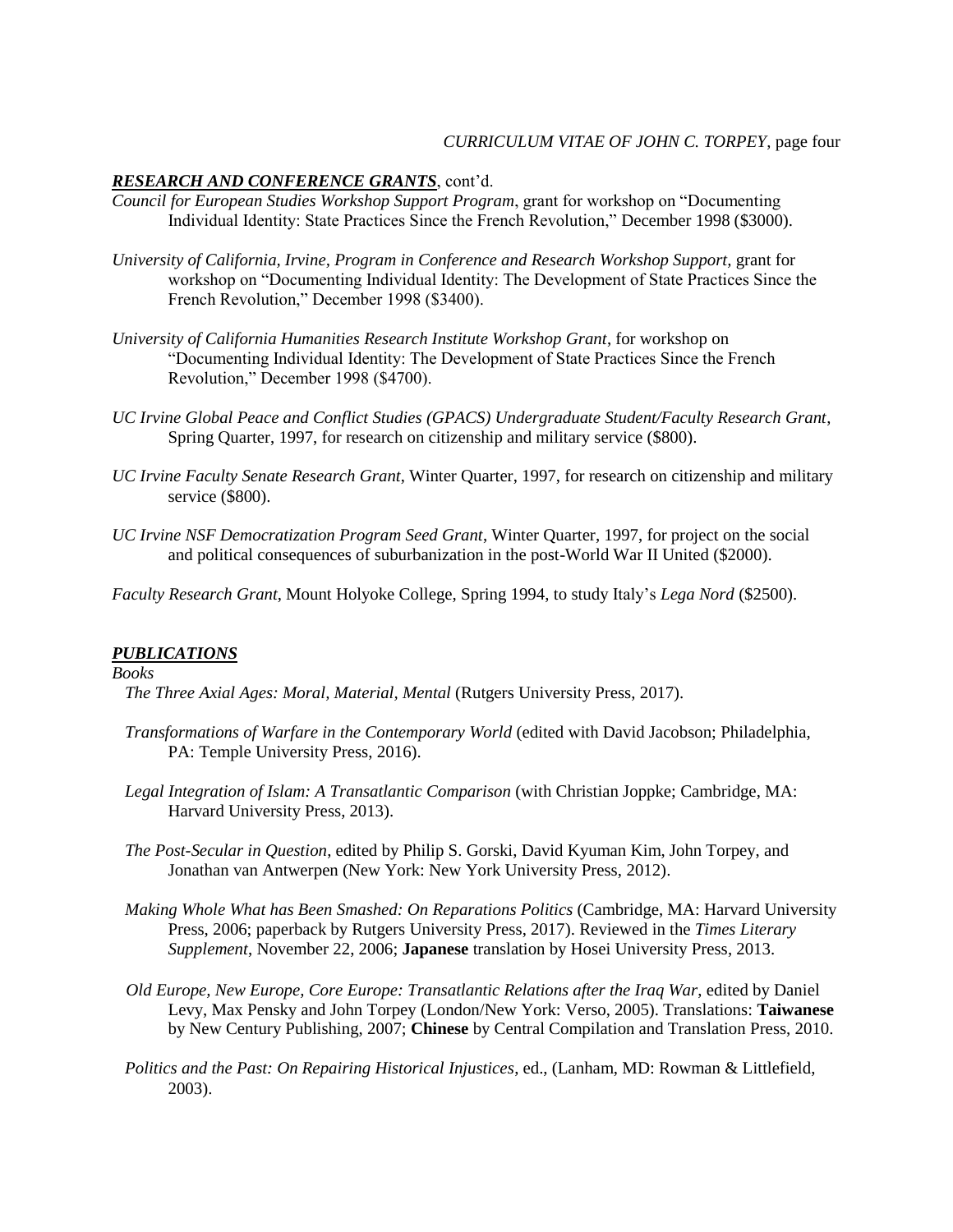#### *PUBLICATIONS*, cont'd.

*Books*, con'td.

- *Documenting Individual Identity: The Development of State Practices in the Modern World* (co-editor, with Jane Caplan), Princeton University Press, 2001.
- *The Invention of the Passport: Surveillance, Citizenship, and the State*, Cambridge University Press, 2000 (2nd edition forthcoming 2018). **Portuguese** translation by Temas e Debates (2003); **French** translation by Belin (2005); **Japanese** translation by Hosei Univ. Press (2009); **Spanish** translation by Asociacion Cambalache (forthcoming). Excerpt **reprinted** as "Coming and Going: On the State Monopolization of the Legitimate 'Means of Movement'," in Roland Robertson and Kathleen White, eds., *Globalization: Critical Concepts in Sociology,* Vol. II (London: Routledge, 2002) **and** in Sean P. Hier & Josh Greenberg, eds., *The Surveillance Studies Reader* (New York: Open University Press, 2007), pp. 52-66; that selection has also been reprinted in **Spanish** translation in *Zona Abierta* No. 116-117 (Fall-Winter 2006).
- *Intellectuals, Socialism, and Dissent: The East German Opposition and its Legacy*, Minneapolis, MN: University of Minnesota Press, 1995.

*Refereed Articles and Book Chapters*

- "Demography and Social Citizenship" (with Bryan S. Turner) in Jürgen Mackert and Bryan S. Turner, eds., *The Transformation of Citizenship*, vol. 1 (London: Routledge, 2017), pp. 188-203.
- "Warfare Without Warriors? Changes in Contemporary Warfare and the Demise of the Citizen Soldier" (with Saskia Hooiveld), in John Torpey and David Jacobson, eds., *Transformations of Warfare in the Contemporary World* (Philadelphia, PA: Temple University Press, 2016), pp. 1-19.
- "The 'Axial Age' vs. Weber's Comparative Sociology of the World Religions," *Politica e Società* 2 (May-August 2015): 231-248 [\(https://www.rivisteweb.it/doi/10.4476/80593\)](https://www.rivisteweb.it/doi/10.4476/80593); a revised version appeared in *Revue Internationale de Philosophie* (Belgium) vol. 70, no. 276 (2016): 193-211; reprinted in Roland Robertson and John Simpson, eds., *The Art and Science of Sociology: Essays in Honor of Edward A. Tiryakian* (New York: Anthem Press, 2016), pp. 189-203.
- "Religion and the Occupy Wall Street Movement," with Emily Campbell and Bryan Turner, *Critical Research on Religion* (2015): 1-21.
- "The Political Field of Reparations," pp. 58-68 in Klaus Neumann and Janna Thompson, eds., *Historical Justice and Memory* (Madison: University of Wisconsin Press, 2015).
- "The Rise of States and the Regulation of Migration," pp. 185-196 in Livio Antonielli, ed., *Proceduri, metodi, strumenti per l'identificazione delle persone e il controllo del territorio* (Catanzaro, Italy: Rubettino, 2014).
- "Huizinga on America," *Journal of Classical Sociology* (2014): 1-9.
- "Inventing the Axial Age: On the Origins and Uses of an Historical Concept" (with John Boy), *Theory and Society* 42:3 (May 2013): 241-259.
- "The Post-Secular in Question," (with Philip S. Gorski, David Kyuman Kim, and Jonathan van Antwerpen), pp. 1-22 in Philip S. Gorski, et al. (New York: New York University Press, 2012).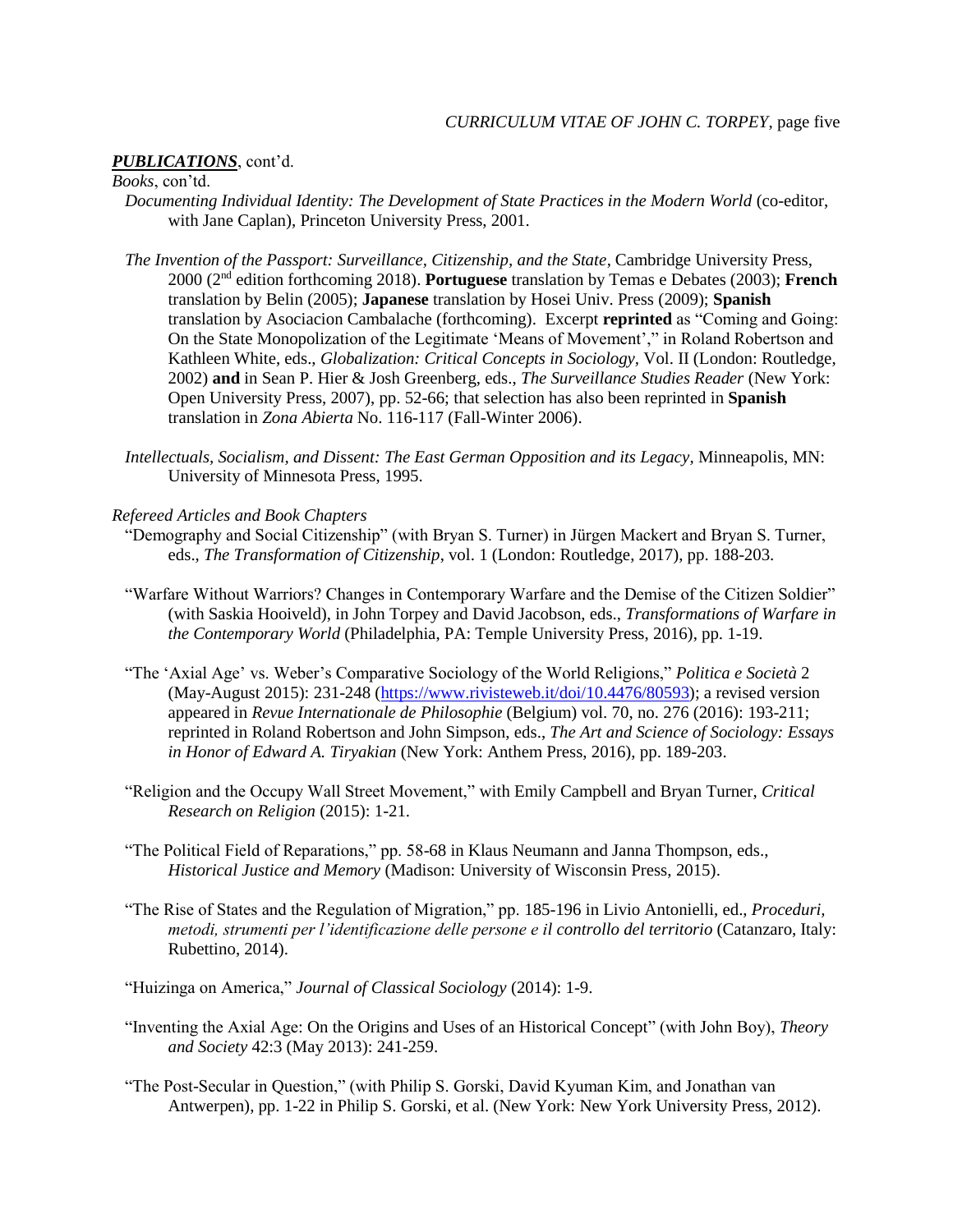## *PUBLICATIONS*, cont'd.

*Refereed Articles and Book Chapters*, cont'd.

- "Religion and Secularization in the United States and Western Europe," pp. 279-306 in *The Postsecular in Question*, edited by Philip S. Gorski, et al. (New York: New York University Press, 2012).
- "The Debate over African-American Reparations" (with Maxine Burkett), *Annual Review of Law and Social Science* Vol. 6 (2010): 449-467.
- "A (Post-)Secular Age? Religion and the Two Exceptionalisms," *Social Research* 77:1 (2010): 269-296.
- "The Problem of 'American Exceptionalism' Revisited," *Journal of Classical Sociology*, special issue on "Alexis de Tocqueville" edited by myself, Vol. 9:1 (February 2009), 143-168; **reprinted** in Bryan S. Turner, ed., *The New Blackwell Companion to the Sociology of Religion* (Malden, MA: Blackwell, 2010), pp. 141-159.
- "Making Whole: The Ethics and Politics of Coming to Terms with the Past," in Thomas Brudholm and Thomas Cushman, eds., *The Religious in Responses to Mass Atrocity: Interdisciplinary Perspectives* (New York: Cambridge University Press, 2009), pp. 157-173.
- "An Avalanche of History: The 'Collapse of the Future' and the Rise of Reparations Politics," Manfred Berg and Bernd Schäfer, eds., *Historical Justice in International Perspective* (German Historical Institute Washington/Cambridge University Press, 2008), pp. 21-38.
- "Leaving: A Comparative View," in Nancy Green and François Weil, eds., *Citizenship and Those Who Leave: The Politics of Emigration and Expatriation* (Urbana, IL: Univ. of Illinois Press, 2007); translated into **French** as "Du servage au 'libre départ'," in Green and Weil, eds., *Citoyenneté et émigration: Les politiques du départ* (Paris: Editions EHESS, 2006), pp. 19-36; **reprinted** in Alan Gamlen and Katherine Marsh, eds., *Migration and Global Governance* (International Library of Studies on Migration - Series Editor: Robin Cohen; Edward Elgar, 2012).
- "Dynamics of Denial: Responses to Past Atrocities in Germany, Turkey, and Japan," in Gi-Wook Shin, Soon Won Park, and Daqing Yang, eds., *Rethinking Historical Injustice and Reconciliation in East Asia: The Korean Experience*, (London and New York: Routledge, 2007), pp. 173-191; expanded **German** version in *Handlung, Kultur, Interpretation: Zeitschrift f. Sozial- und Kulturwissenschaften* 15:2 (Oktober 2006): 305-348.
- "Alexis de Tocqueville, Forgotten Founder" (invited review essay), *Sociological Forum* 21:4 (December 2006): 695-707. An expanded version appears as "Tocqueville as a Public Intellectual," in Christian Fleck, Andreas Hess, and Stina Lyon, eds., *Intellectuals in the Public Sphere: Perspectives from the Social Sciences* (Burlington, VT: Ashgate, 2009), pp. 141-155.
- "Modes of Repair: Reparations and Citizenship at the Dawn of the New Millennium," **invited lead article** for "Scholarly Controversies" section of *Political Power and Social Theory* 18 (2006): 207-226; "Rejoinder," pp. 259-265.
- "Victims and Citizens: The Discourse of Reparation(s) at the Dawn of the New Millennium," Stephan Parmentier, ed., *Out of the Ashes: Reparation for Victims of Gross and Systematic Human Rights Violations* (Antwerp and Oxford: Intersentia, 2006), pp. 35-50.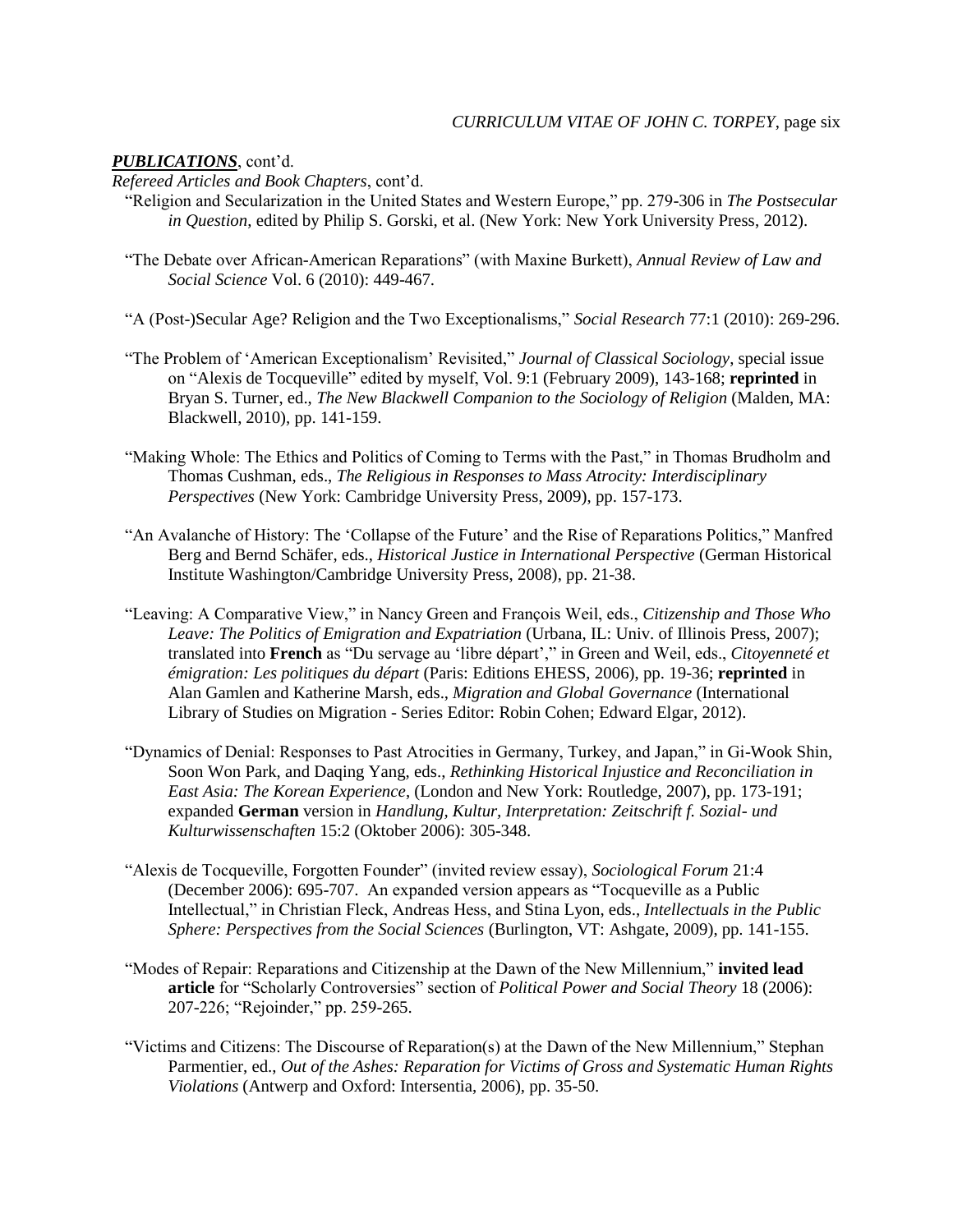# *PUBLICATIONS*, cont'd.

*Refereed Articles and Book Chapters*, cont'd.

- "Imperial Embrace?: Identification and Constraints on Mobility in a Hegemonic Empire," in E. Zureik and M. Salter, eds., *Global Surveillance: Borders, Security, Identity* (Devon, UK: Willan, 2005) 157-172; rev. version in Iyotani Toshio, ed., *Motion in Place/Place in Motion* (Osaka: Japan Center for Area Studies, 2006) and in *Itineraria* (Florence) Vol. 5 (2006): 121-139.
- "Legalism and its Discontents: The Case of Reparations for Black Americans," in Austin Sarat, ed., *The Limits of Law* (Stanford: Stanford University Press, 2005), pp. 75-108.
- "Religion and Politics in Contemporary World Affairs: The Global Implications of American Exceptionalism," *Bulletin of the Royal Institute for Interfaith Studies* (Amman), 6:2 (Autumn/Winter 2004): 1-22.
- "The Pursuit of the Past: A Polemical Perspective," in Peter Seixas, editor, *Theorizing Historical Consciousness* (Toronto: University of Toronto Press, 2004), pp. 240-255.
- "World Civility?" (Intro to special issue, w/A. Colonomos) *J. Human Rights* 3:2 (June 2004): 139-142.
- "Paying for the Past?: The Movement for Reparations for African-Americans," *Journal of Human Rights* 3:2 (June 2004): 171-187.
- "Reparations Politics in the 21st Century," *Third World Legal Studies*, Volume 2000-2003: 43-63.
- "Introduction: Politics and the Past," in John Torpey, ed., *Politics and the Past: On Repairing Historical Injustices* (Lanham, MD: Rowman & Littlefield, 2003), pp. 1-34.
- "Passports and the Development of Immigration Controls in the North Atlantic World during the Long Nineteenth Century," in Patrick Weil, Andreas Fahrmeir, and Olivier Faron, eds., *From Europe to North America* (New York: Berghahn Books, 2003), pp. 73-91.
- "'Making Whole What Has Been Smashed': Reflections on Reparations," *Journal of Modern History* 73: 2 (June 2001): 333-358. **Reprinted** in Cherif Bassiouni, ed., *Post-Conflict Justice* (New York: Transnational Publishers, 2002), pp. 217-242.
- "What Future for the Future? Reflections on *The Black Book of Communism*," *Human Rights Review* 2:2 (solicited for a symposium on *The Black Book of Communism*; Jan.-March 2001): 135-143.
- "Introduction" (co-author with J. Caplan), Caplan and Torpey, eds., *Documenting Individual Identity: The Development of State Practices in the Modern World*, Princeton University Press, 2001.
- "The Great War and the Birth of the Modern Passport System," in Caplan and Torpey, eds., *Documenting Individual Identity: The Development of State Practices in the Modern World* Princeton University Press, 2001.
- "States and the Regulation of Migration in the Twentieth-Century North Atlantic World," in Peter Andreas and Tim Snyder, eds., *The Wall Around the West: State Borders and Immigration Controls in North America and Europe* (Lanham, MD: Rowman and Littlefield, 2000), pp. 31-54.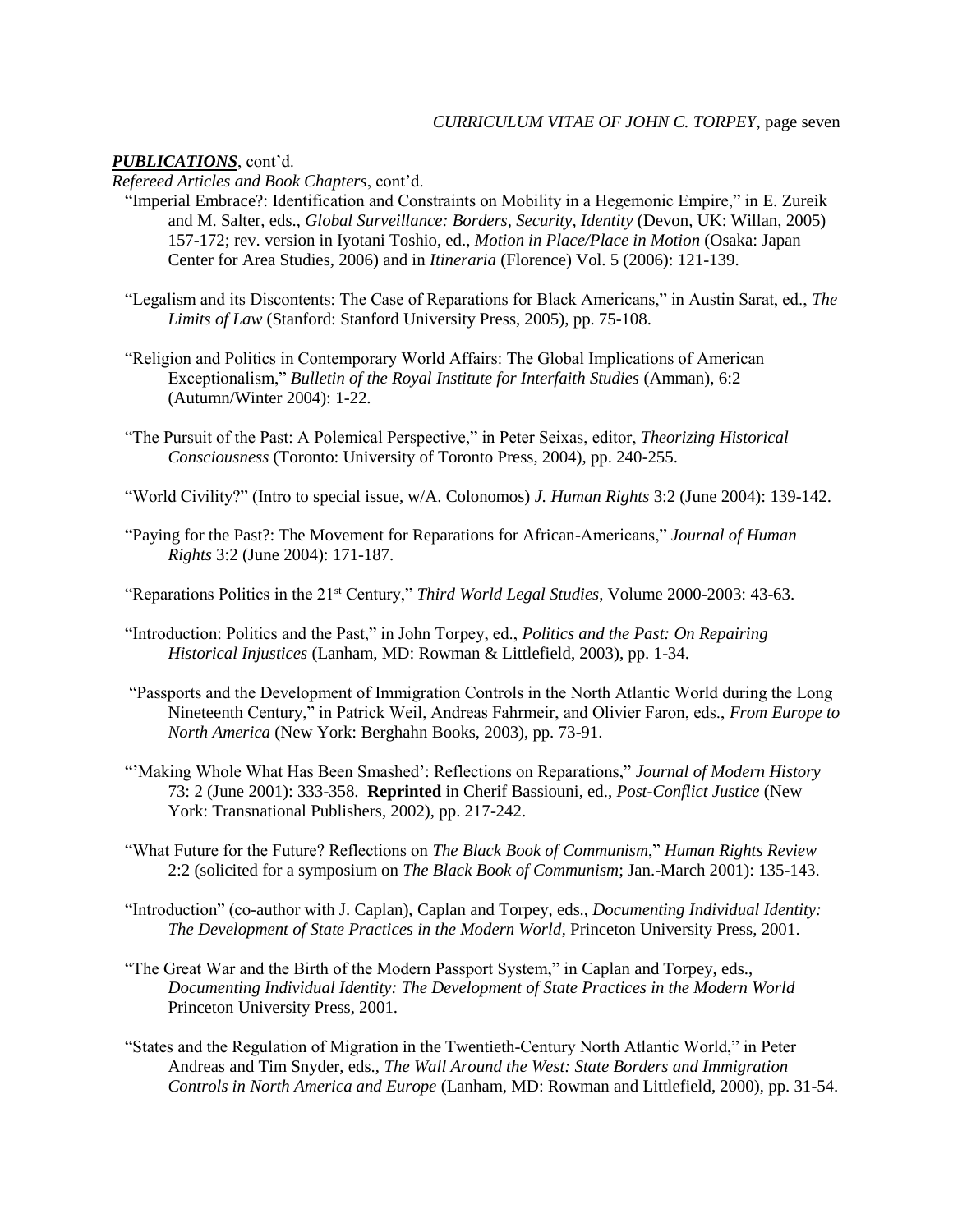## *CURRICULUM VITAE OF JOHN C. TORPEY*, page eight

## *PUBLICATIONS*, cont'd.

*Refereed Articles and Book Chapters*, cont'd.

- "Coming and Going: On the State Monopolization of the Legitimate 'Means of Movement'," *Sociological Theory* 16:3 (Nov. 1998): 239-259. *Translated into French as "Aller et venir: le monopole étatique des 'moyens légitimes de circulation,'"* Cultures & Conflits *no.31-32 (Fall-Winter 1998): 63-100 and into Swedish as "Att komma och gå: Om statens monopolisering av de legitima migrationsmedlen,"* Fronesis *no. 27 (2008): 169-186*.
- "Le contrôle des passeports et la liberté de circulation: Le cas de l'Allemagne au XIXe siècle" ("Passport Controls and Freedom of Movement in 19th Century Germany"), *Genèses: Sciences sociales et histoire* 30 (March 1998): 53-76.
- "Revolutions and Freedom of Movement: An Analysis of Passport Controls in the French, Russian, and Chinese Revolutions," *Theory and Society* 26:6 (December 1997): 837-868.
- "The Abortive Revolution Continues: East German Civil Rights Activists Since Unification," *Theory and Society* 24:1 (February 1995): 105-134.
- "Coming to Terms with the Communist Past: East Germany in Comparative Perspective," *German Politics* (December 1993): 415-35.
- "The Post-Unification Left and the Appropriation of History," *German Politics and Society* 30 (Fall 1993): 7-20.
- "The Political Arsenal of the German Past" (with A. James McAdams), *German Politics and Society* 30 (Fall 1993): 1-6.
- "Two Movements, Not a Revolution: Exodus and Opposition in the East German Transformation, 1989-90," *German Politics and Society* 26 (Summer 1992): 21-42.
- "Habermas and the Historians (Introduction to Special Issue on the *Historikerstreit*)," *New German Critique* 44 (Spring/Summer 1988): 5-24.
- "A New 'Slave Revolt in Morals'?: The Meaning of the Debate over a Feminist Ethics," *Berkeley Journal of Sociology* 33 (1988): 73-93.
- "Ethics and Critical Theory: From Horkheimer to Habermas," *Telos* 69 (Fall 1986): 68-84.

### *Journal Special Issues*

- "Alexis de Tocqueville" Special issue of *Journal of Classical Sociology*, with contributions by Bryan S. Turner, Stephen Mennell, Stephen Kalberg, Richard Swedberg, et al. Vol. 9:1 (February 2009).
- "World Civility?" Special Issue of *Journal of Human Rights*, (co-edited with Ariel Colonomos, CERI, Paris, France), 3:2 (June 2004).
- "The Past as Arsenal: Debating German Unification," Special Issue of *German Politics and Society* 30 (Fall 1993) (co-edited with A. James McAdams).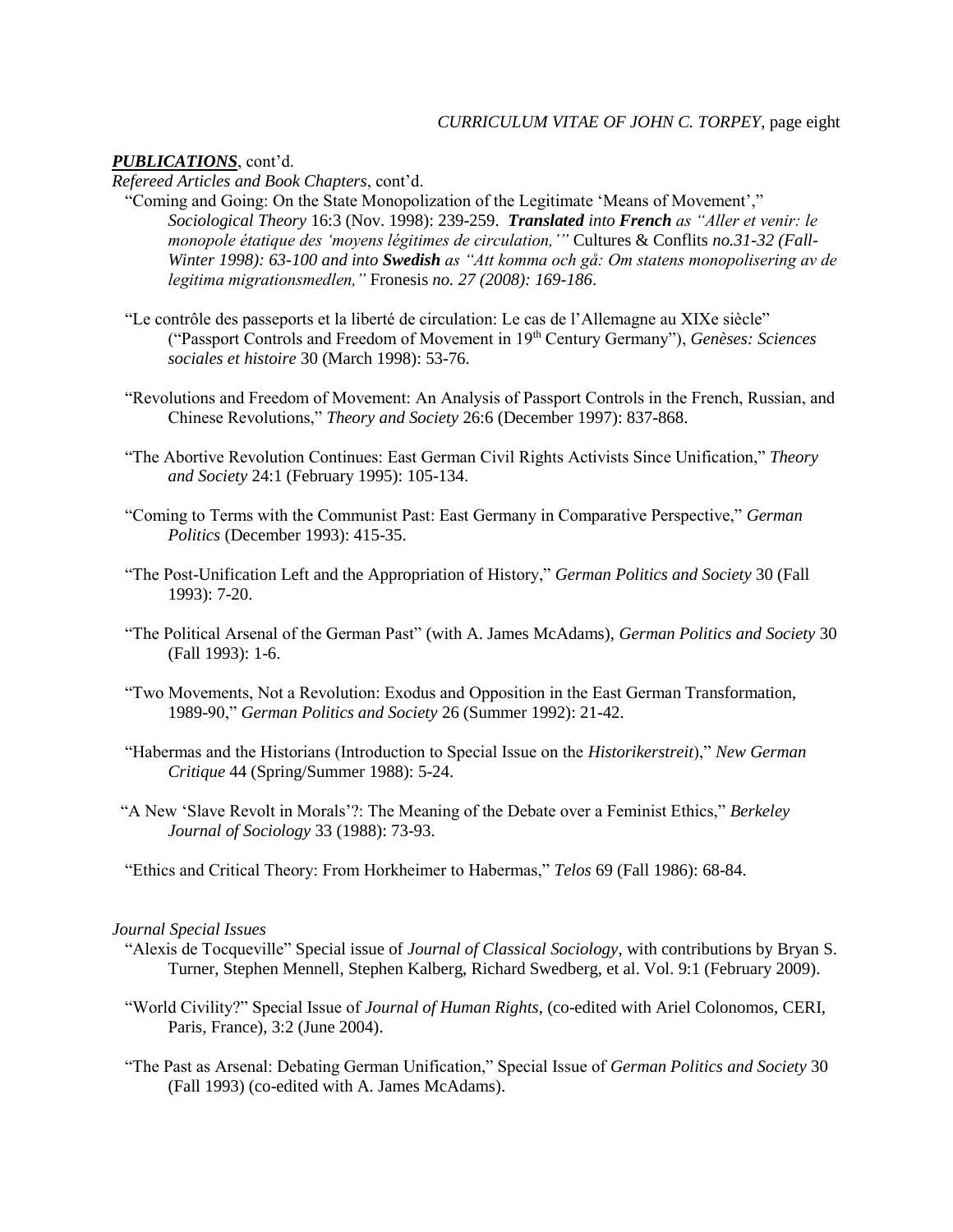#### *Encyclopedia Entries and Non-Refereed Articles*

- "Passports," in Nigel Thrift, Adam Tickell, Steve Woolgar, and William H. Rupp, eds., *Globalization in Practice* (New York: Oxford University Press, 2015), pp. 46-50; in George Ritzer, ed., *The Wiley-Blackwell Encyclopedia of Globalization* (New York/Oxford: Wiley-Blackwell, 2012), pp. 1644-1647; and in Roland Robertson and Jan Aart Scholte, eds., *Encyclopedia of Globalization* (New York: Routledge, 2006).
- "Reparations for Human Rights Abuses," in Thomas Cushman, ed., *Handbook of Human Rights* (New York: Routledge, 2012), pp. 476-490.
- "American Exceptionalism?" *The New Blackwell Companion to the Sociology of Religion*, ed. Bryan S. Turner (London: Routledge, 2010), pp. 141-159.
- "The Past as Political Project," *Comparative & Historical Sociology: Newsletter of the ASA Comparative and Historical Sociology section* 12:2 (Spring 2000).

## *Book Reviews*

- Maja Suderland, *Inside Concentration Camps: Social Life at the Extremes*, *Contemporary Sociology* 44: 5 (September 2015): 718-719.
- Ulrich Beck, *German Europe*, *Sociological Forum* 30:1 (2015): 252-253.
- Regula Ludi, *Reparations for Nazi Victims in Postwar Europe*, *American Historical Review* 118 (October 2013): 1244.
- Steven Pinker, *The Better Angels of Our Nature: Why Violence Has Declined*, *European Journal of Sociology* 53: 3 (December 2012): 380-384.
- Kelly Lytle Hernandez, *Migra!: A History of the U. S. Border Patrol*, *American Historical Review* (December 2011): 1512-1513.
- Rhoda Howard-Hassmann, *Reparations to Africa* and Jeremy Sarkin, *Colonial Genocide and Reparations Claims in the 21st Century* in *Human Rights Review* 11: 4 (Dec. 2010): 589-591.
- "Through Thick and Thin: Surveillance After 9/11," **invited review essay** on Michael Ignatieff, *The Lesser Evil: Political Ethics in an Age of Terror*; David Lyon, *Surveillance After September 11*; and Mary Pattillo, David Weiman, and Bruce Western, eds., *Imprisoning America: The Social Effects of Mass Incarceration*, in *Contemporary Sociology* 36: 2 (March 2007): 116-119.
- Robin Wagner-Pacifici, *The Art of Surrender: Decomposing Sovereignty at Conflict's End*, in *Canadian J. of Sociology Online* 2006, available at: [http://www.cjsonline.ca/reviews/artofsurrender.html.](http://www.cjsonline.ca/reviews/artofsurrender.html)
- Jon Elster, *Closing the Books: Transitional Justice in Historical Perspective* in *European Political Science* 4:4 (December 2005): 440-442.
- Michael Mann, *The Dark Side of Democracy*, in *Contexts* 4: 3 (Summer 2005): 60-62.
- Randall Hansen and Patrick Weil, eds., *Dual Nationality, Social Rights and Federal Citizenship in the U.S. and Europe*, in *International History Review*, 25: 3 (September 2003): 984-985.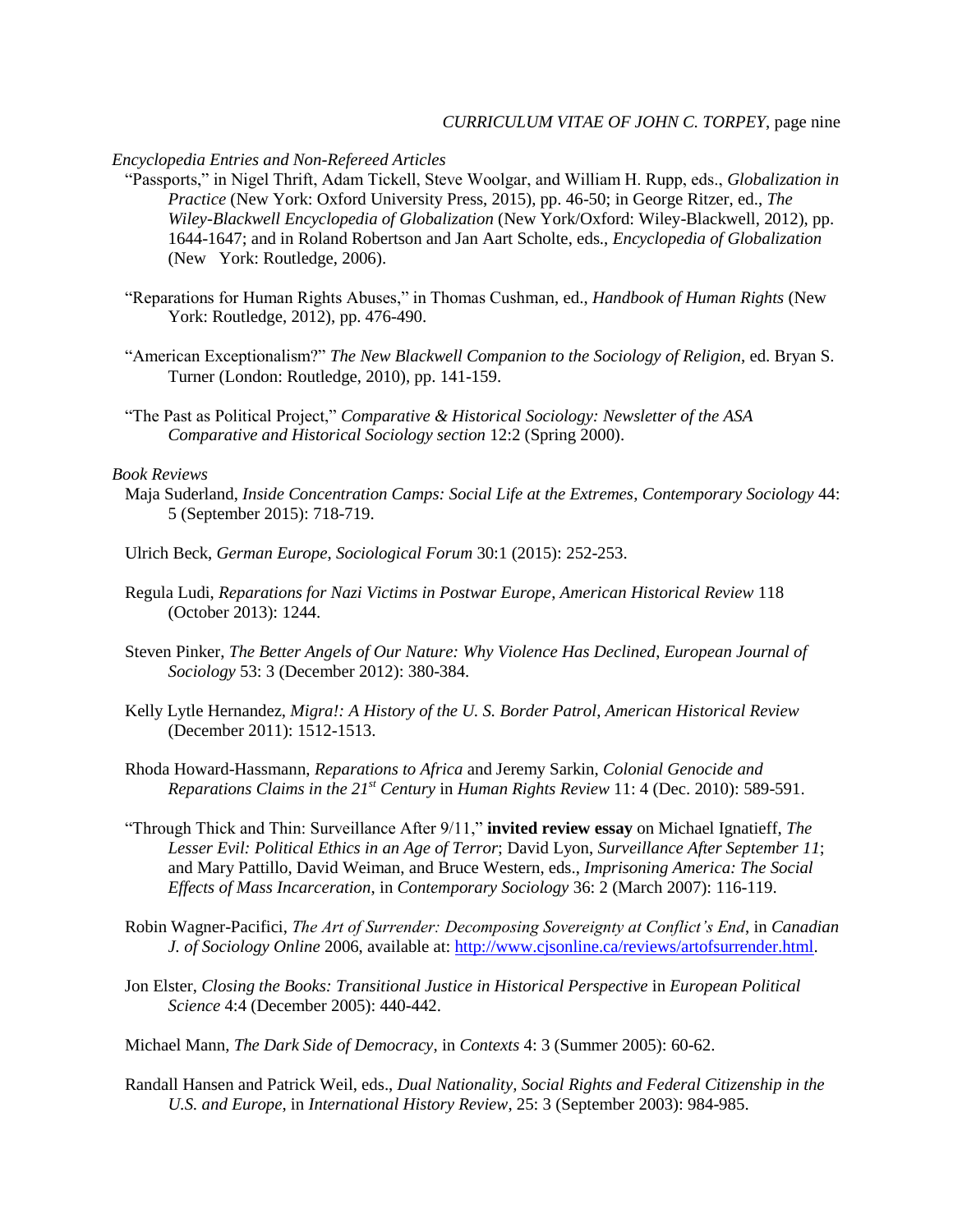*Book Reviews*, cont'd.

- Dieter Gosewinkel, *Einbürgern und Ausschließen: Die Nationalisierung der Staatsangehörigkeit vom Deutschen Bund bis zur Bundesrepublik Deutschland*, in *Bulletin of the German Historical Institute, London*, vol. XXIV, No. 2 (November 2002): 87-93.
- Keechang Kim, *Aliens in Medieval Law: The Origins of Modern Citizenship*, in *Journal of Interdisciplinary History*, 33:1 (Summer 2002): 103-104.
- Gary Jonathan Bass, *Stay the Hand of Vengeance: The Politics of War Crimes Tribunals*, in *Journal of Human Rights* 1:1 (March 2002): 138-140.
- Michael Hechter, *Containing Nationalism*, in *Contemporary Sociology*, 30:3 (May 2001): 287-288.
- Steve Hochstadt, *Mobility and Modernity: Migration in Germany, 1820-1989* and Saskia Sassen, *Guests and Aliens*, in *Journal of Interdisciplinary History* 31:2 (Autumn 2000): 281-4.
- Wolfgang Sofsky, *The Order of Terror: The Concentration Camp*, in *Contemporary Sociology* 26:6 (November 1997): 719-720.
- Norbert Elias, *The Germans* and Daniel Jonah Goldhagen, *Hitler's Willing Executioners*, in *Sociology* (UK) 31:1 (February 1997): 168-171.
- Konrad Jarausch, *The Rush to German Unity*, in *German Studies Review* 18:2 (May 1995): 378-379.
- John Street, *Rebel Rock: The Politics of Popular Music*, in *Theory, Culture, & Society* 6:1 (February 1989): 155-158.
- "Ethical Neutrality and False Relativism" (review of Kristin Luker, *Abortion and the Politics of Motherhood*), *Berkeley Journal of Sociology* Vol. 31 (1986): 184-187.

#### *Selected Non-Refereed Writings*

- "A New Chapter in World History: America Stands Alone on the World Stage," *The Hill* 7 June 2017; [http://thehill.com/blogs/pundits-blog/international-affairs/336821-a-new-chapter-in-history](http://thehill.com/blogs/pundits-blog/international-affairs/336821-a-new-chapter-in-history-america-stands-alone-on-the)[america-stands-alone-on-the.](http://thehill.com/blogs/pundits-blog/international-affairs/336821-a-new-chapter-in-history-america-stands-alone-on-the)
- "What the President Will Do on His First Overseas Trip is a Total Enigma," *The Hill* 19 May 2017; [http://thehill.com/blogs/pundits-blog/international-affairs/334230-what-the-president-will-do-on](http://thehill.com/blogs/pundits-blog/international-affairs/334230-what-the-president-will-do-on-his-first-overseas)[his-first-overseas.](http://thehill.com/blogs/pundits-blog/international-affairs/334230-what-the-president-will-do-on-his-first-overseas)
- "Defining Trumpism: Making Sense of the First 100 Days," *The Hill* 26 April 2017; [http://thehill.com/blogs/pundits-blog/the-administration/330686-defining-trumpism-making](http://thehill.com/blogs/pundits-blog/the-administration/330686-defining-trumpism-making-sense-of-the-trumps-first-100)[sense-of-the-trumps-first-100.](http://thehill.com/blogs/pundits-blog/the-administration/330686-defining-trumpism-making-sense-of-the-trumps-first-100)
- "Is the United States Going Rogue?" (with Thomas G. Weiss) *The Hill* 13 February 2017; [http://thehill.com/blogs/pundits-blog/international-affairs/319294-is-the-united-states-going](http://thehill.com/blogs/pundits-blog/international-affairs/319294-is-the-united-states-going-rogue)[rogue.](http://thehill.com/blogs/pundits-blog/international-affairs/319294-is-the-united-states-going-rogue)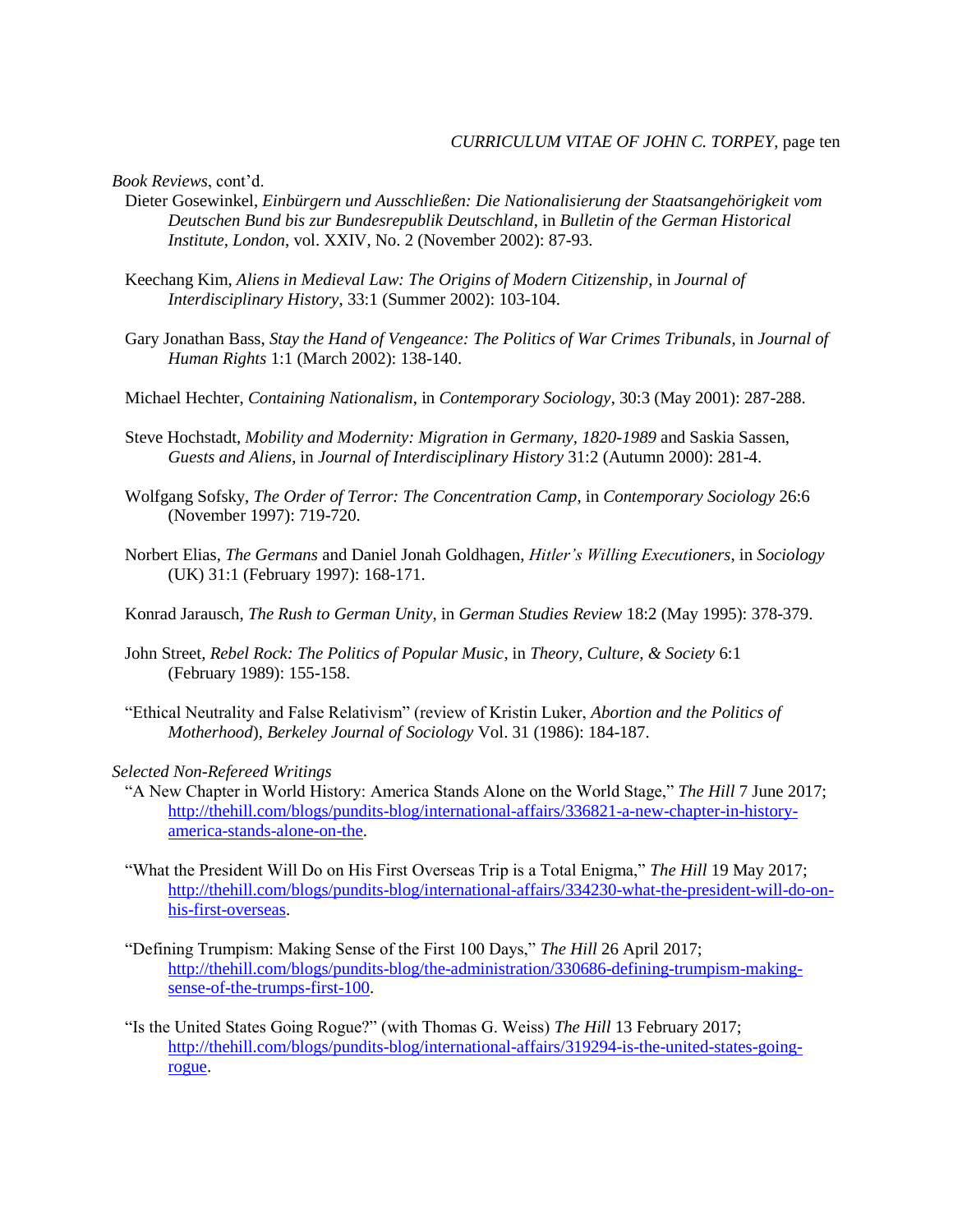*Selected Non-Refereed Writings*, cont'd.

- "The Narcissist and the Nationalist," *Political and Legal Anthropology Review* online 6 February 2017; [https://politicalandlegalanthro.org/2017/02/06/the-narcissist-and-the-nationalist/.](https://politicalandlegalanthro.org/2017/02/06/the-narcissist-and-the-nationalist/)
- "Crisis in Europe Exposes Failing Refugee Protection Regime," *openGlobalRights* 11 May 2016; [https://www.opendemocracy.net/openglobalrights/john-torpey/crisis-in-europe-exposes-failing](https://www.opendemocracy.net/openglobalrights/john-torpey/crisis-in-europe-exposes-failing-refugee-protection-regime)[refugee-protection-regime.](https://www.opendemocracy.net/openglobalrights/john-torpey/crisis-in-europe-exposes-failing-refugee-protection-regime)
- "America's Billionaire Populist Political Outsider" (with Marla Stone), *Huffington Post* 7 March 2016; [http://www.huffingtonpost.com/marla-stone/americas-billionaire-popu\\_b\\_9388126.html.](http://www.huffingtonpost.com/marla-stone/americas-billionaire-popu_b_9388126.html)
- "US Should Admit Iran's Proposed UN Ambassador, Even if He Participated in Tehran Hostage Crisis 35 Years Ago," *International Business Times*, April 17, 2014, [http://www.ibtimes.com/us-should](http://www.ibtimes.com/us-should-admit-irans-proposed-un-ambassador-even-if-he-participated-tehran-hostage-crisis-1573053)[admit-irans-proposed-un-ambassador-even-if-he-participated-tehran-hostage-crisis-1573053.](http://www.ibtimes.com/us-should-admit-irans-proposed-un-ambassador-even-if-he-participated-tehran-hostage-crisis-1573053)
- "Support the Libyans But Don't Arm Them!" *Informed Comment*, March 31, 2011 [http://www.juancole.com/2011/03/torpey-support-the-libyans-but-dont-arm-them.html.](http://www.juancole.com/2011/03/torpey-support-the-libyans-but-dont-arm-them.html)
- "Evils of history will not be expunged with cash," *Times Higher Education Supplement*, Jan. 5, 2007.
- "Editor's Introduction" (with D. Levy and M. Pensky), in Levy, Pensky, and Torpey, eds., *Old Europe, New Europe, Core Europe: Essays on Transatlantic Relations after the Iraq War* (Verso, 2005).
- "Counterblast" (short feature; my "opposite number" was **Richard Goldstone**, former chief prosecutor of the ICTY and the ICTR), *BBC History Magazine* (May 2004): 35.
- "The Entrepreneurs of Memory," *OpenDemocracy: Thinking for our Time*, 21 January 2003 <http://www.opendemocracy.net/debates/article.jsp?id=3&debateId=76&articleId=907>
- "HipHop und Graswurzel: Entsteht in den USA eine neue Reparations-Bewegung?" ("Hip-Hop and the Grassroots: Is a New Reparations Movement Emerging in the USA?"), *Frankfurter Rundschau* (Germany), 14 August 2002; available at:<http://www.fr-aktuell.de/>
- "Bloody Tuesday," *OpenDemocracy: Thinking for our Time* 6 (15 September 2001), available at: [http://www.opendemocracy.net/forum/document\\_details.asp?CatID=95&DocID=652](http://www.opendemocracy.net/forum/document_details.asp?CatID=95&DocID=652)
- "The Past After the Future," *OpenDemocracy: Thinking for our Time* 6 (30 August 2001), available at: [http://www.opendemocracy.net/forum/document\\_details.asp?DocID=599&CatID=18](http://www.opendemocracy.net/forum/document_details.asp?DocID=599&CatID=18)
- "Wer keinen hat, kommt nicht weit", *Der Tagesspiegel* (Berlin), 25 April 1999, p. W3.
- "Affluent Secessionists: Italy's Northern League," *Dissent* (Summer 1994): 311-315. [*Appeared first in Italian as* "La Lega Nord vista dagli Stati Uniti," *Commentari* 1:2 (Dicembre 1993): 25-29.]
- "Growing Together, Coming Apart: German Society Since Unification," *Social Education* 57:5 (September 1993): 236-239.
- "Split in East German Opposition: Working Class and Intellectuals at Odds over Direction," *San Francisco Chronicle* 31 January 1990, p. S2.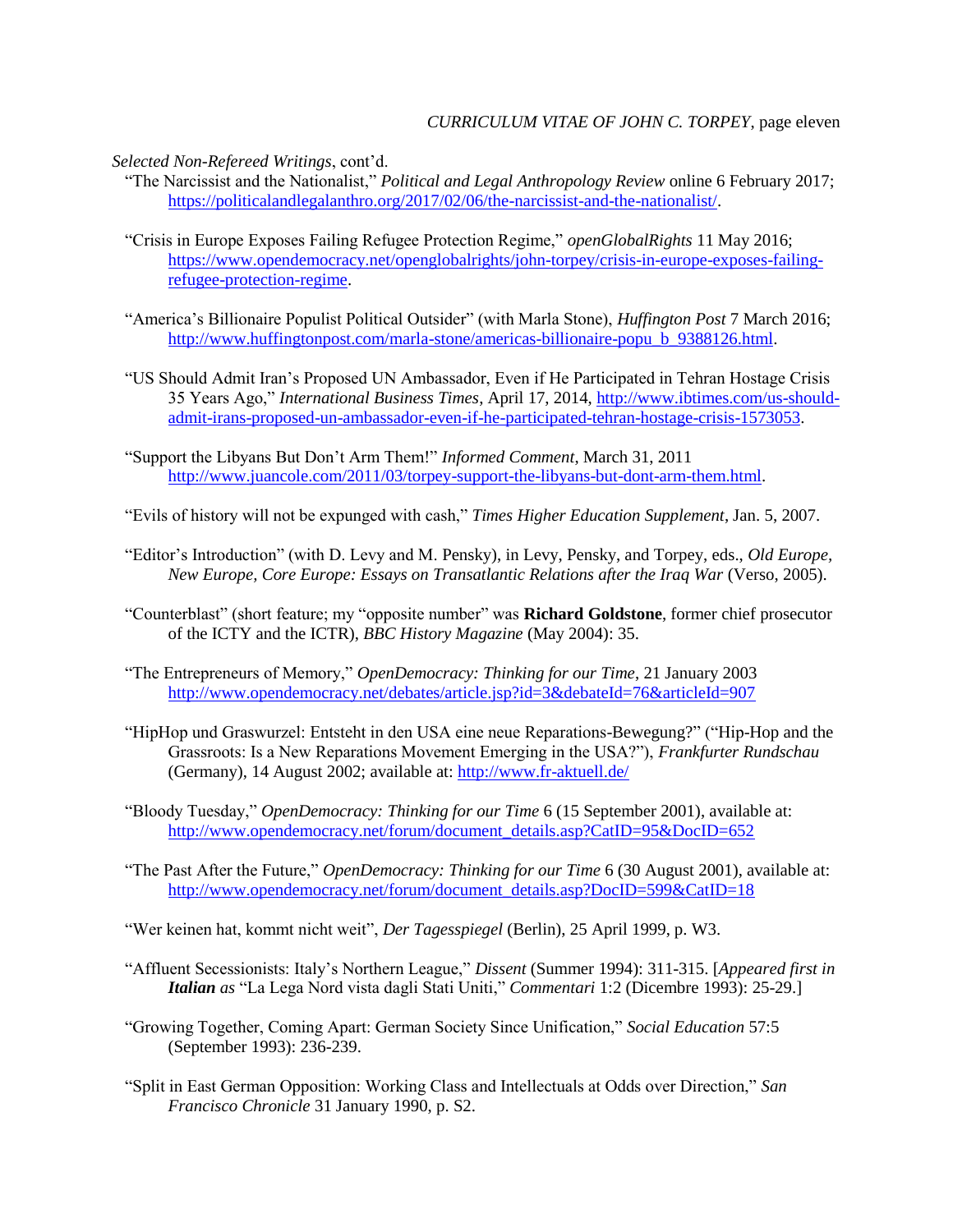*Selected Non-Refereed Writings*, cont'd.

"The Anxious Dreams of the Middle Class," *The East Bay Express* 13 October 1989, pp. 8-9.

"What's in a Number?: The Ends of Sociology," *The Nation* 9 October 1989, pp. 393-395.

*Selected Translations*

- Jürgen Habermas, "Bestiality and Humanity: A War on the Border Between Law and Morality," in William Joseph Buckley, ed., *Kosovo: Contending Voices on Balkan Interventions* (Grand Rapids, MI: William B. Eerdmans, 2000), pp. 306-316.
- Max Horkheimer, *Between Philosophy and Social Science* (Cambridge, MA: MIT Press, 1993) (with G. Frederick Hunter and Matthew S. Kramer).
- Jürgen Habermas, "Civil Disobedience: Litmus Test for the Democratic Constitutional State," *Berkeley Journal of Sociology* Vol. 30 (1985): 95-116.

#### *INVITED PRESENTATIONS*

- Presidential Address, Annual Meeting of the Eastern Sociological Society, Philadelphia, PA, February 25, 2017.
- "Citizenship 2050: Problems and Prospects," University of South Florida, Tampa, Feb. 5-6, 2015.
- "Religious Wars in the Contemporary Middle East and in Early Modern Europe," University of Victoria, December 4, 2014.
- "The Debate over Reparations for African-Americans," Conference on "Slavery, Compensation, Reparations," Wellesley College, October 25, 2014.
- "The 'Axial Age' vs. Weber's Comparative Sociology of the World Religions," Italian-German Historical Institute, Fondazione Bruno Kessler, Trento, Italy, September 20, 2014.
- "Warfare Without Warriors," Department of History, Ruhr-University Bochum, Germany, January 20, 2014 and University of Miami School of Law, March 20, 2014.
- "American Exceptionalism: A 21<sup>st</sup>-Century Look," Conference on "American Exceptionalism," University of Missouri-St. Louis, April 24-25, 2013.
	- "Points of Departure: Religious Breakthroughs and their Significance," Institute for Religion, Culture, and Public Life, Columbia University, April 11, 2013.
	- "The Political Field of Reparations," **Keynote Lecture**, 3<sup>rd</sup> Global Conference of the International Network of Genocide Scholars, San Francisco, CA, June 28, 2012.
	- "A Comparative Perspective on Reparations for Historical Injustices," **Keynote lecture**, "Beyond the Armenian Genocide," Strassler Center, Clark University, October 27, 2011.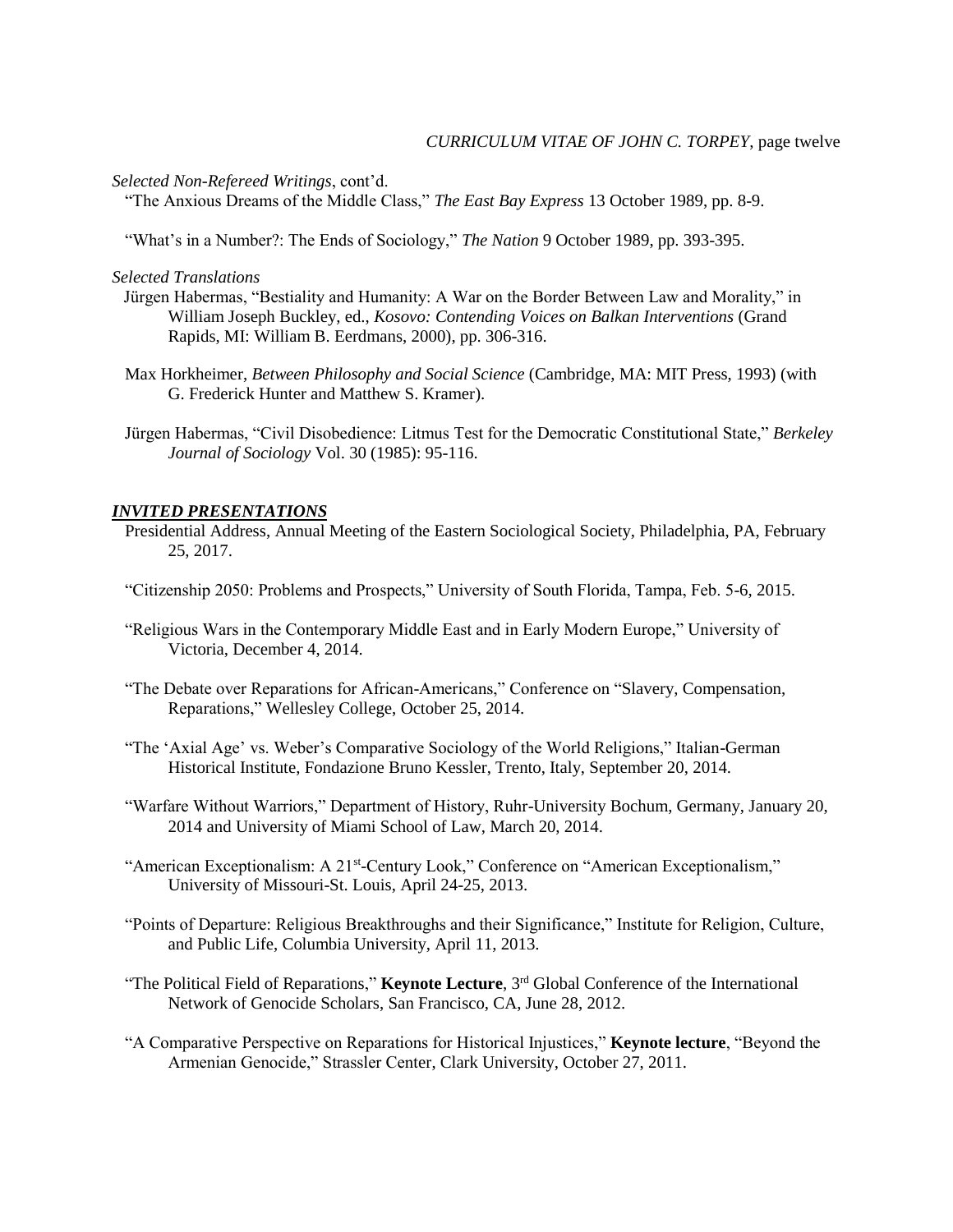- "The Regulation of Migration: The Integration of Muslims in Europe," Summer Study Abroad Program, Instituto Superior de Economia e Gestão, **Lisbon, Portugal**, June 22, 2011.
- "The Rise of States and the Regulation of Migration," Stony Brook University conference on "National Borders in the 21<sup>st</sup> Century," April 29, 2011; Dept. of Sociology, Princeton University, April 11, 2011; Wellesley College, "Walls" Series organized by Prof. Tom Cushman, February 10, 2011.
- Panelist, "Democracy vs. Media and Financial Powers," Kunsthaus **Graz**, **Austria**, June 29, 2010.
- "The Idea of American Exceptionalism," Institute for American Studies, **University of Zagreb, Croatia**, May 17, 2010, and Institute for American Studies, **University of Graz**, June 30, 2010.
- "The Debate over Reparations for African-Americans," Institute of Philosophy, **University of Graz**, June 22, 2010; Seminar on Post-Conflict Reconciliation, **Université Catholique du Louvain, Belgium**, May 7, 2010, and **Institute for Social Sciences, Lisbon**, **Portugal**, March 26, 2010.
- Panelist, "Victim Participation in the International Criminal Court," International Law Weekend, American Branch of the International Law Association, New York, NY, October 23, 2009.
- "The Return of God and the Decline of the West," conference on "The Decline of the West?" German Historical Institute/University of Pennsylvania, Philadelphia, October 15-18, 2009.
- Commentator, panel on "Mobilities 2," Identi/net, St. Antony's College, **University of Oxford**, September 26, 2009.
- "The Many Meanings of Reparations," Hofstra University School of Law, April 19, 2009.
- "A (Post-)Secular Age?: Religion and the Two Exceptionalisms," Conference on "Exploring the Post-Secular," MacMillan Center, Yale University, April 2-4, 2009.
- "The Many Meanings of Reparations," UC San Diego Institute for International, Comparative, and Area Studies International Law Speakers Series, February 26, 2009.
- Panelist, "Themes and Tasks in the History of Identification," a workshop of the Identinet: The Documentation of Individual Identity: Historical, Comparative, & Transnational Perspectives Since 1500," St. Antony's College, **University of Oxford**, 26-27 September 2008.
- "Victimhood and Politics in the 21st Century," Conference on "Historical Justice and Historical Truth from the Perspective of the Victims," **University of Bern, Switzerland**, 28-30 August 2008.
- "How America Sees Europe," Panelist with Claus Offe (Hertie School of Business, Berlin) and Desmond King (University of Oxford), **American University of Paris**, May 19, 2008
- "Past and Future in Contemporary Debates: The Role of Memory for Progressive Politics," panel discussion with Daniel Levy, New School for Social Research, April 28, 2008.

"American Exceptionalism Re-Considered," Department of Sociology, Columbia Univ., April 23, 2008.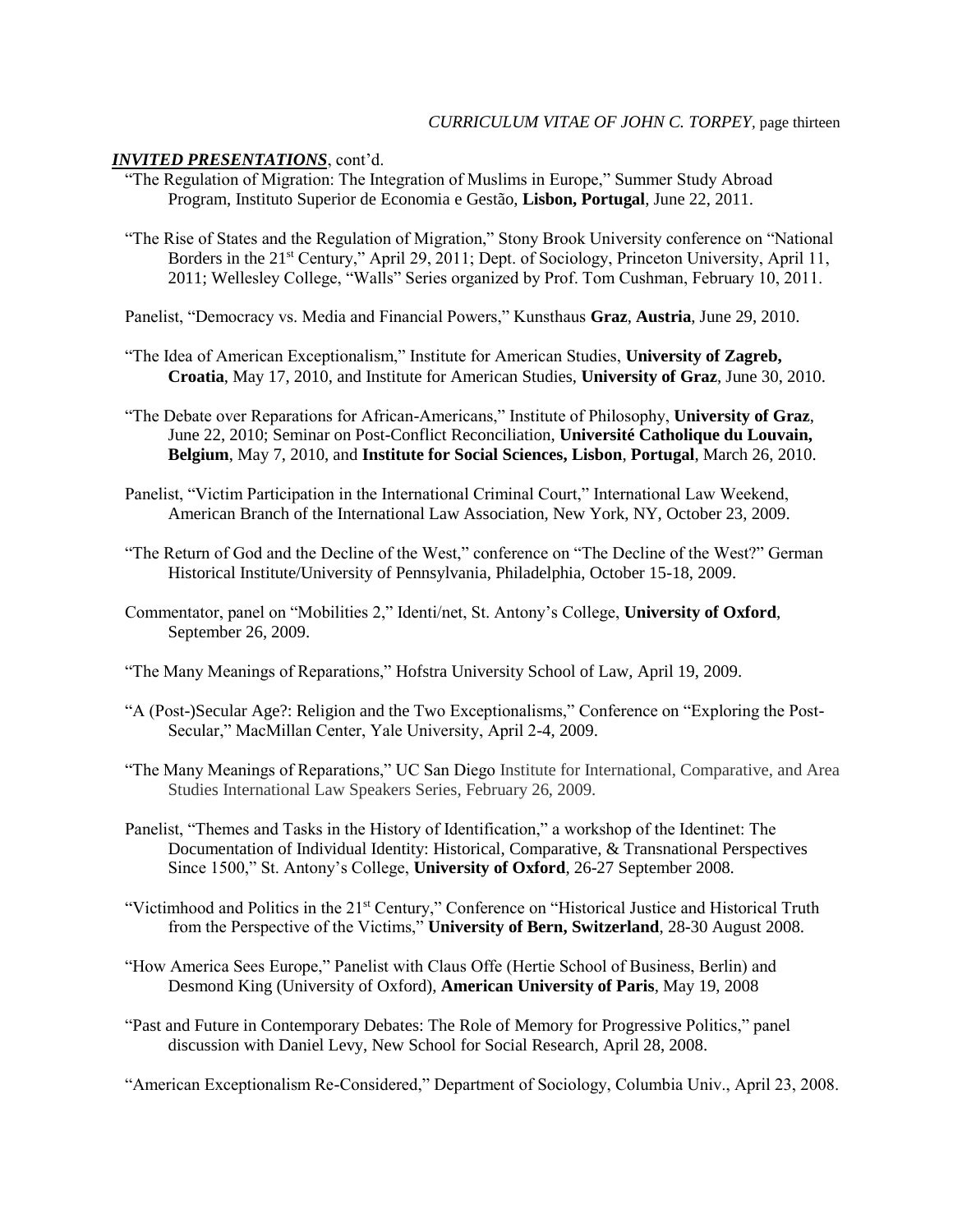- Panelist (with Philip Gorski, Yale), "Rethinking Secularism" series, organized by Craig Calhoun/SSRC/NYU Institute for Public Knowledge, February 12, 2008.
- "War and the Expansion of Citizenship in the United States: Some Questions about the Link between Military Service and Citizenship," Conference on "Democratic Citizenship and War," **Tel Aviv University**, December 26-29, 2007.
- "Beyond Recognition: Truth, Reparations, and the Armenian Genocide," Conference on "International Law and the Armenian Genocide: Recognition, Responsibility, and Restitution," at the USC Institute of Armenian Studies, Los Angeles, CA, September 8, 2007.
- Panelist, "Repatriation, Restitution, Reparations," **The British Academy, London**, December 8, 2006.
- "On Reparations," Human Rights Program, Bard College, Annandale, NY, October 26, 2006.
- "Coming to Terms with the Past," discussion with Elazar Barkan, Center for European Studies, Harvard University, **Berlin**, July 3, 2006.
- "The Idea of Reparations," **Institute of Contemporary Arts, London**, June 7, 2006.
- "Making Whole: The Politics and Ethics of Reparations," Conference on "The Religious in Responses to Atrocity," **Danish Institute of International Studies**, Copenhagen, May 11-12, 2006.
- Participant, Panel on *Old Europe, New Europe, Core Europe: Transatlantic Relations After the Iraq War* (see Books), Deutsches Haus, New York University, April 11, 2006.
- Participant, Plenary Session on *Old Europe, New Europe, Core Europe: Transatlantic Relations After the Iraq War* (see Books), Council for European Studies Meeting, Chicago, March 31, 2006.
- "Europe in a Tocquevillean Era," Conference on "Europe and its Others in the Mirror of Transatlantic Relations," Institute for the Study of Europe at Columbia University, November 10-11, 2005.
- "Ambiguous Empire: The United States in a Tocquevillean Era," Department of Sociology, Temple University, Philadelphia, PA, October 28, 2005.
- Discussant, Roundtable on Nancy Foner's *In a New Land: A Comparative View of Immigration*, CUNY Graduate Center, New York, NY, October 25, 2005.
- "Tocqueville as a Public Intellectual," Conference on Public Intellectuals, **University College Dublin**, Ireland, October 7-9, 2005.
- "War and Reparations," Conference on "War and Moral Responsibility," Centre for Research in Ethics of the **University of Montreal** (CREUM), Montreal, Canada, September 27-29, 2005.
- "Entrepreneurs of Memory: Uses of the Past in Contemporary Political Controversies over Historical Injustices," Conference on "Making Society, Knowing Society," Science Studies Program, University of California, San Diego, June 3-4, 2005.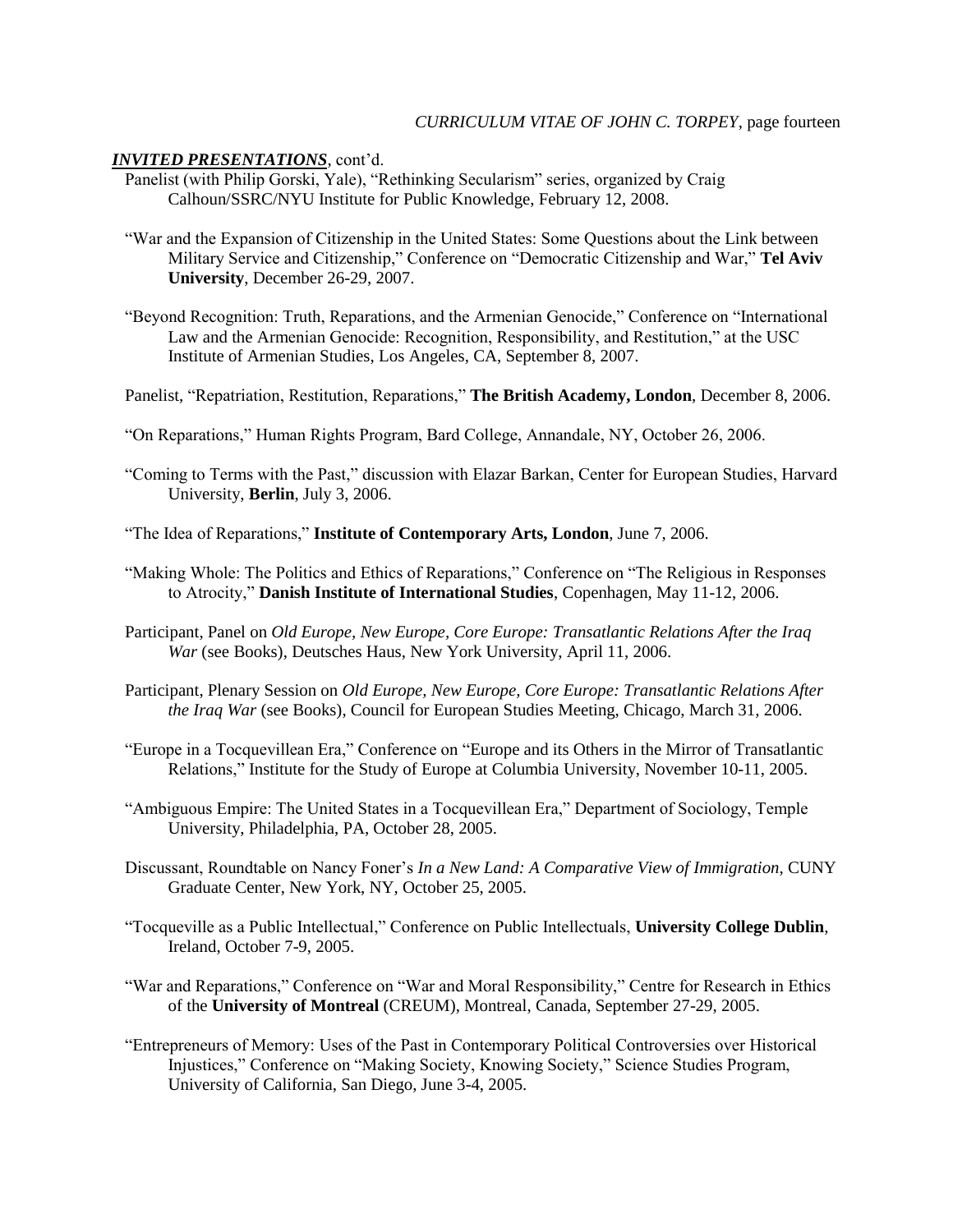- "Dynamics of Denial: Coming to Terms with the Past in Germany, Turkey, and Japan," Fourth Turkish-Armenian Workshop, "Ideologies of Revolution, Nation, and Empire: Political Ideas, Parties, and Practices at the End of the Ottoman Empire, 1878-1922," **Salzburg, Austria**, April 15-17, 2005; Conference on the 90<sup>th</sup> Anniversary of the Armenian Genocide, **Yerevan, Armenia**, April 22-23, 2005; and Conference on "The 90th Anniversary of the Armenian Genocide," **Danish Institute of International Studies**, Copenhagen, Denmark, May 17-19, 2005.
- "Forty Acres: The Case of Reparations for Black Americans," Panel on "History as Tribunal: Wrongs, Apologies, Reparations," Faculty of Communication Sciences, **University of Rome - La Sapienza**, Rome, Italy, 17 December 2004; Centro Interuniversitario di Studi Americani ed Euro-Americani "Piero Bairati," **University of Turin**, Italy, 15 December 2004.
- "Empire and Embrace: Citizenship, Movement, and Identification in the Contemporary World," Conference on "Sconfinare: Persone, Destini e Culture Oltre I Confini" ("Crossing Borders: Persons, Destinies, and Cultures Beyond Borders"), **Università degli Studi di Genova, Genoa**, Italy, 13-14 December 2004.
- Invited Speaker, panel on "Doing Justice to the Dead," Centre for the Study of Human Rights, **London School of Economics**, **London**, England, November 25, 2004.
- **Keynote Speaker, Midwest German Historians' Workshop**, Center for German and European Studies, University of Minnesota, October 22-23, 2004.
- "Dynamics of Denial: Coming to Terms with the Past in Germany, Turkey, and Japan," Department of Sociology, Yale University, October 21, 2004.
- "Imperial Embrace: Identification and Constraints on Mobility in a Hegemonic Empire," conference on "The Identification of Persons," **Ecole des Hautes Etudes en Sciences Sociales, Paris,**  September 30-October 1, 2004.
- "An Anatomy of Reticence: Comparing 'Memory Cultures' in Turkey and Japan," Conference on "Reconciliation in East Asia," Asian Pacific Research Center, Stanford Univ., May 27-28, 2004.
- "Atrocious Pasts: Reparations for Slavery in Comparative Perspective," Interdisciplinary Seminar on Humanities and Fine Arts Conference on "Just War and Reparations: Confronting the Present, Facing the Past," University of Massachusetts, Amherst, May 7, 2004.
- "The United States, 'America,' and Human Rights Culture," Conference on "Human Rights Culture," Wellesley College, April 29-30, 2004.
- "Reparations Politics in the 21<sup>st</sup> Century," Department of Sociology/Center for History, Society, and Culture, University of California, Davis, January 12, 2004.
- Invited Speaker, "Religion and Politics in a Multicultural Society," **Center for European Studies**  (Harvard University) "Berlin Dialogues, 2003-2004," **Berlin, Germany**, November 10, 2003.
- "On the Principles and Practice of Reparative Justice," Hoover Chair in Economic and Social Ethics, **Catholic University of Louvain, Belgium**, October 23, 2003.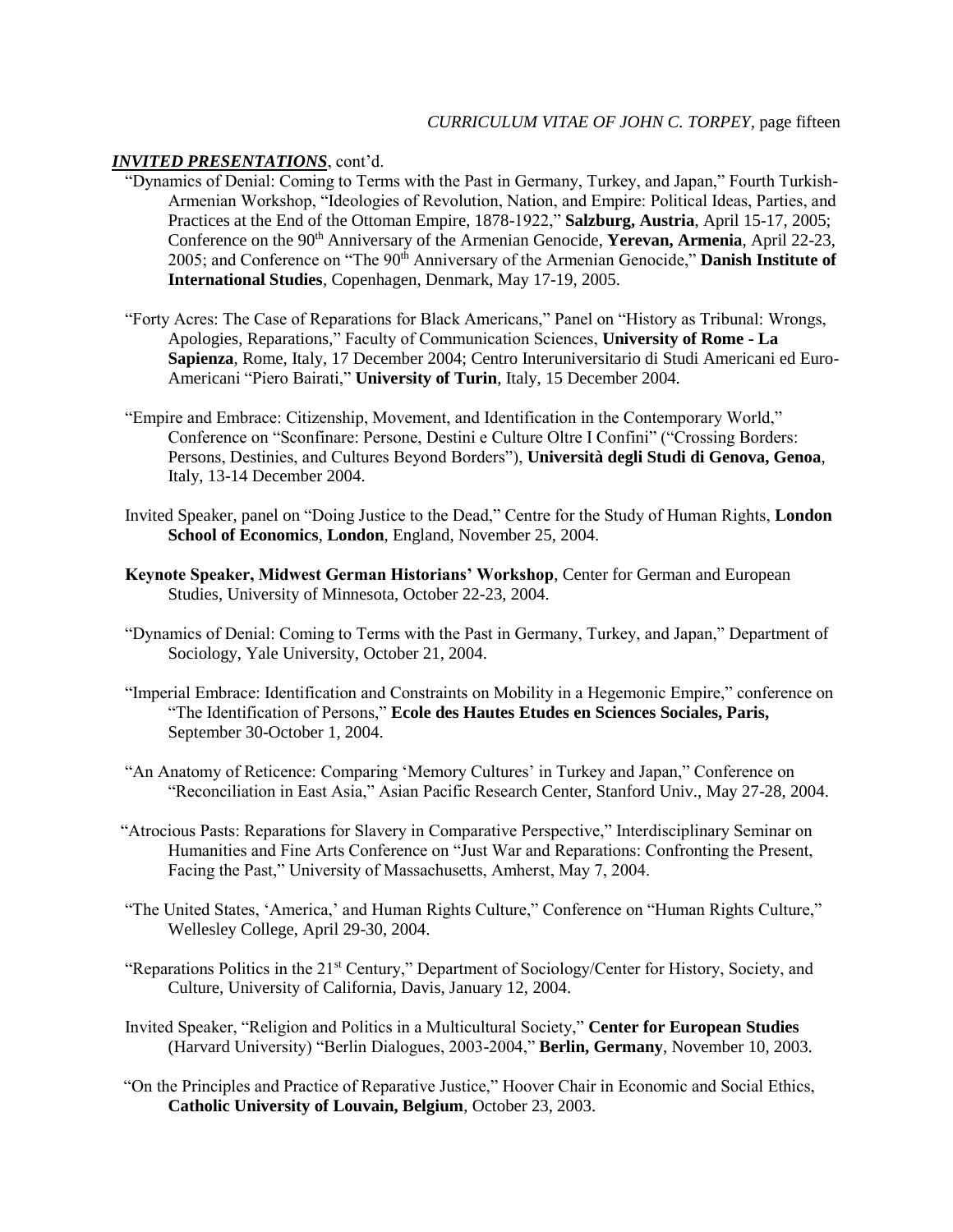- "Religion and Politics in Contemporary World Affairs: The Global Implications of American Exceptionalism," Conference on "Risk, Complex Crises, & Social Futures," **Royal Institute for Inter-Faith Studies** in **Amman, Jordan**, October 11-13, 2003.
- Invited Speaker, Panel on "Ethics and Knowledge," Conference on "Ideas, Intellectuals, & the Public," **Institute of Ideas/Times Higher Education Supplement, London**, England, 20-22 June 2003.
- "Aporias of Reparations Politics," Conference on "Political Forgiveness and Global Justice," **Internationales Forschungszentrum Kulturwissenschaften, Vienna**, Austria, 12-14 June 2003.
- "Reparations Politics: Between Past and Future," Conference on "Achieving Human Rights in a Multicultural Society," Faculty of Law, University of Toronto, April 12-13, 2003.
- "Reparations Politics: Between Past and Future," Department of Sociology, Wellesley College, Wellesley, MA, 31 March 2003.
- "Reparations Politics: Between Past and Future," Conference on "Historical Justice in International Perspective: How Societies are Trying to Right the Wrongs of the Past," German Historical Institute, Washington, D. C., 27-29 March 2003.
- "Reparations Politics: Between Past and Future," University Seminar, "Beyond History and Memory," Columbia University and the Carnegie Council on Ethics and International Affairs, New York, NY, 13 March 2003.
- "Reparations Politics: Between Past and Future," Department of History, Occidental College, Los Angeles, CA, 5 March 2003.
- "Legalism and its Discontents: The Case of Reparations for African-Americans," Invited Paper in Seminar Series on "The Limits of Law," Department of Law, Jurisprudence, and Social Thought, Amherst College, October 27, 2002.
- "The Movement for Reparations for African-Americans," Conference on "World Civility?: The Transnational Diffusion of Ethical Norms Since the End of the Cold War," **Centre de Recherches Internationales (CERI), Paris**, October 3-4, 2002.
- "'We are All Germans Now': The Global Spread of Reparations Politics," Department of Sociology, Northwestern University, May 23, 2002; Individual Interdisciplinary Studies Graduate Program, Green College, UBC, April 5, 2002; Departments of Political Science, History, and Anthropology, Univ. of New Orleans, March 24, 2002.
- Panelist, "Dealing with Historical Traumas: Precedents and Perspectives," Conference on Integration in Policy & Practice in Europe and the Americas, Middlebury College, Middlebury, VT, Feb. 2002.
- Participant, Symposium on "Redressing Historic Injustices: The Holocaust and Other Experiences," Munk Centre for International Studies, University of Toronto, January 24, 2002. *The conference organizer, then Dean of Graduate Studies Michael Marrus, assigned my essay "Making Whole What Has Been Smashed" as the background reading for the symposium.*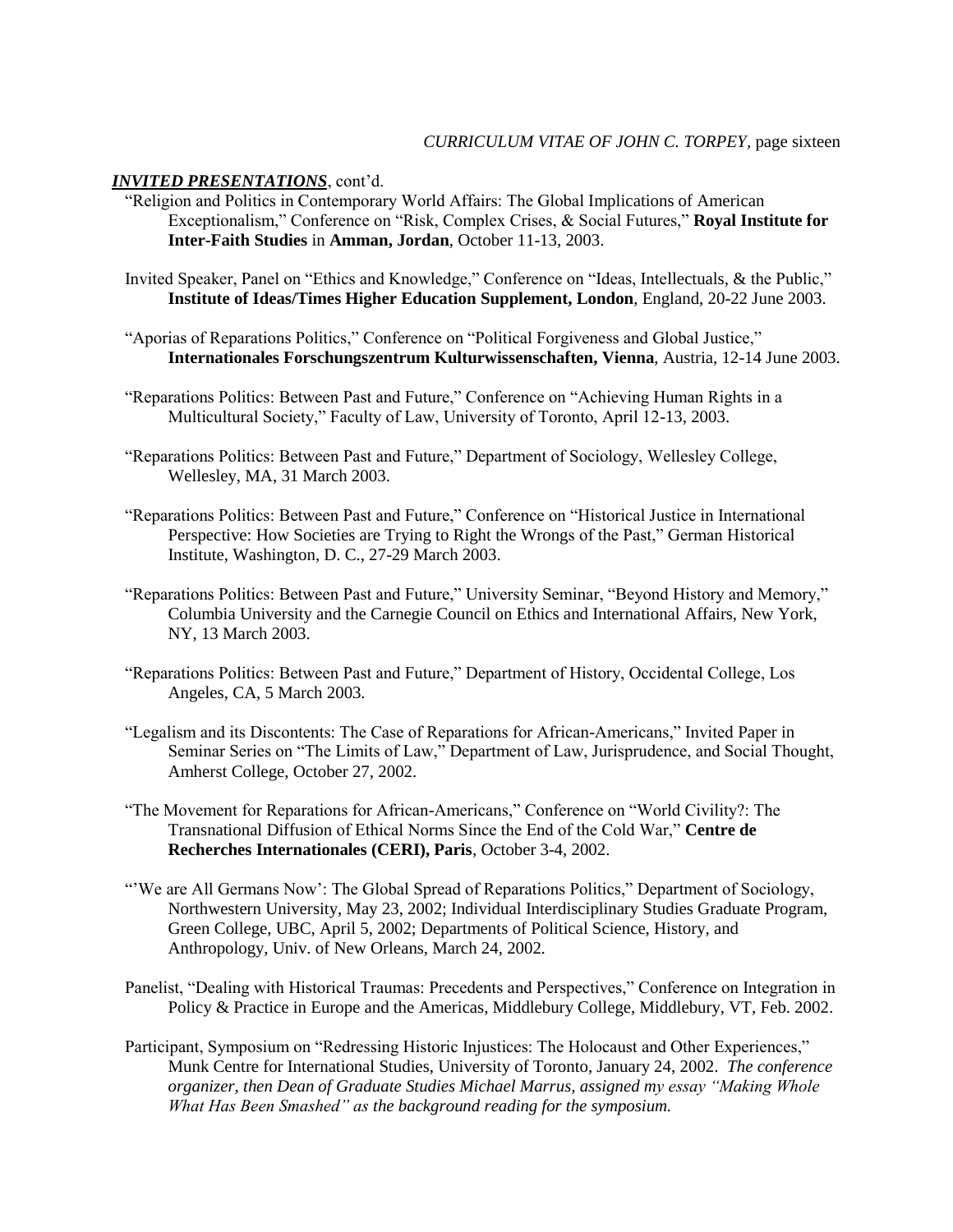- "Getting Away: A Comparative View," Conference on "Citizenship and Emigration," **Ecole des Hautes Etudes en Sciences Sociales," Paris**, December 6-8, 2001.
- "The Pursuit of the Past: A Polemical Perspective," Workshop on "Canadian Historical Consciousness in an International Context," Peter Wall Institute for Advanced Studies, UBC, Aug. 27-28, 2001.
- Invited Speaker, Workshop on "Identity, Institutions, Practices," **European University Institute, Florence**, Italy, May 21, 2001.
- "Reparations Politics in the 21<sup>st</sup> Century," **Centre for International Studies (CERI)/Sciences Po, Paris**, May 18, 2001; **Faculty of Law, Univ. of Maastricht, The Netherlands**, May 9, 2001; **European University Institute, Florence**, Italy, May 3, 2001; Department of Sociology, UC Berkeley, April 5, 2001; "Beyond History and Memory" colloquium series, Columbia University, March 9, 2001; Dept. of Political Science, University of Victoria, February 9, 2001.
- "'Making Whole What Has Been Smashed': Reflections on Reparations," Center for Comparative Social Analysis, UCLA, November 30, 2000.
- Discussion of *The Invention of the Passport*, UCLA Center for European and Russian Studies Book Discussion Series, November 30, 2000.
- "Identification and Recognition," Symposium on "Borders, Passports, and Citizenship," **Austrian Institute for Eastern and Southeastern European Studies and the Institute for Historical Studies, University of Vienna**, May 26-27, 2000.
- "Reparations for Historical Injustices," Henry M. Jackson School of International Studies, University of Washington, Seattle, WA, May 1, 2000.
- "The Past as a Political Project," Symposium on "Politics and the Past: On Repairing Historical Injustices," Peter Wall Institute of Advanced Studies, UBC, 25-26 February, 2000.
- Commentator, Conference on "Empires and Political Imagination," Advanced Study Center, University of Michigan, Ann Arbor, MI, February 18-20, 2000.
- "Reparations for Historical Injustices," Center for Research on Social Organization, University of Michigan, Ann Arbor, MI, February 17, 2000.
- "Passports and the Development of Immigration Controls in the North Atlantic World During the Long Nineteenth Century," Conference on "Migration Controls in XIXth Century Europe and the U.S.," organized by the **German Historical Institute (London) and the Center for Research on Immigration, Integration, and Citizenship (Paris), Paris**, June 25-26, 1999.
- "States and the Regulation of Migration in the  $20<sup>th</sup>$  Century North Atlantic World," Conference on "Border Control, State Power, and Economic Integration," CFIA, Harvard Univ., June 4-6, 1999.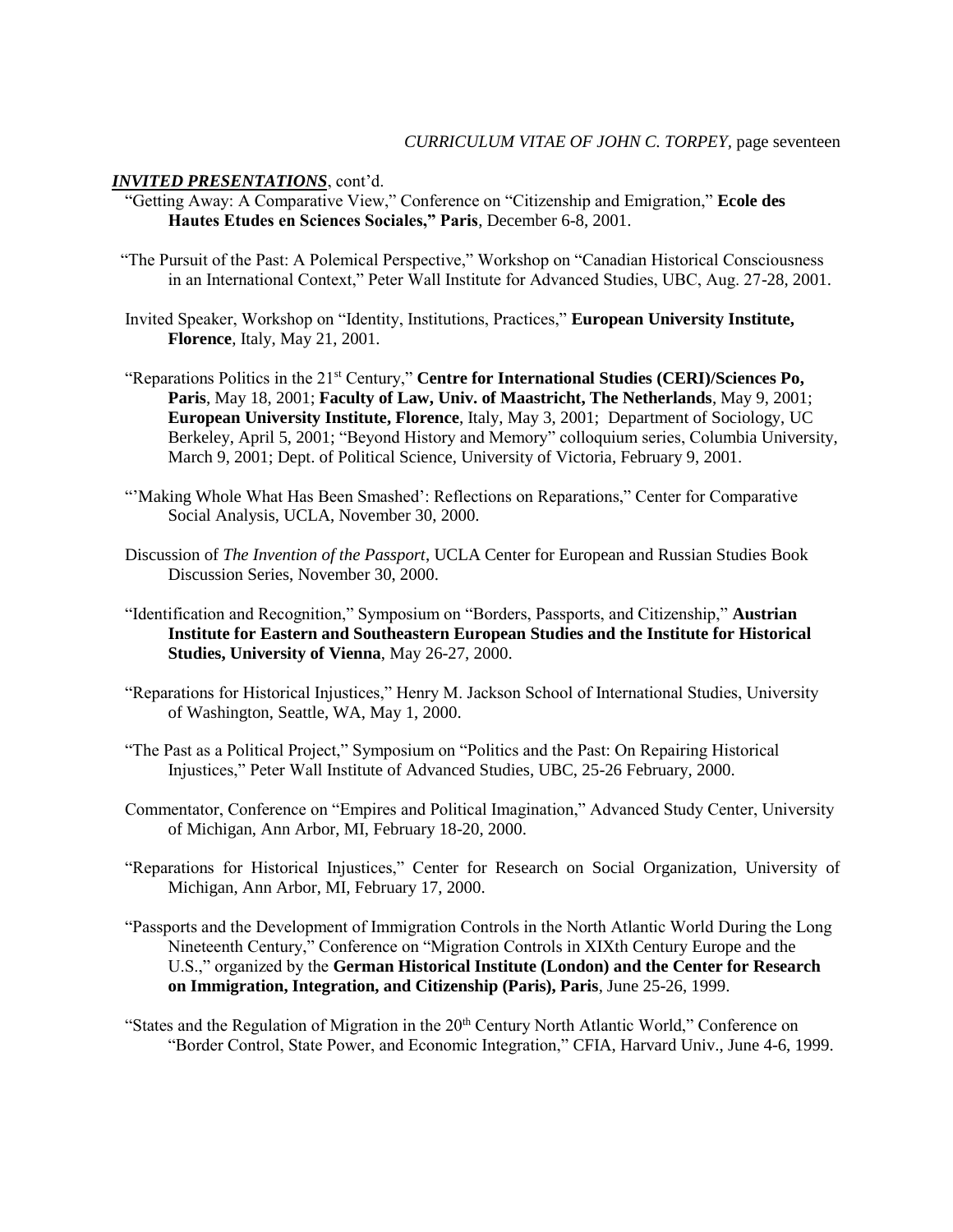## *CURRICULUM VITAE OF JOHN C. TORPEY*, page eighteen

- Participant, Conference on "Visa Policy, Inspection, and Exit Controls: TransAtlantic Perspectives on Migration Management," Georgetown University Institute for the Study of International Migration/Center for Research on Immigration, Integration, and Citizenship (Paris), Washington, DC, March 27-29, 1999.
- "States, Migration, and Identification: Re-thinking State Development," Arizona State University, February 10, 1998.
- "Notes on the Use and Abuse of 'Globalization'," Conference on "New World Orders? New Terrains in an Era of Globalization," University of California, Irvine, January 17-18, 1998.
- "Documenting the Nation-State: Passports and the Nationalization of the State Since the French Revolution," **Ecole des Haute Etudes en Sciences Social, Paris**, France, March 4, 1997.
- "Beyond Obligation? Reflections on Citizenship, Military Service, and the Nation-State," Naval Postgraduate School, Monterey, CA, November 25, 1996.
- "Norbert Elias's *Germans*: Or, Thinking Sociologically About German Power in Europe," DAAD Interdisciplinary Seminar in German Studies, Univ. of California, Berkeley, Aug. 7, 1996.
- "Passports, Global Migration, and the Prospects of the Nation-State," International Center for Migration, Ethnicity, and Citizenship, New School for Social Research, New York, NY, November 13, 1995.
- "Passports, Global Migration, and the Prospects of the Nation-State," Department of Sociology and Anthropology, Williams College, Williamstown, MA, November 6, 1995.
- "Passports, Globalization, and the Prospects of the Nation-State," Seminar on "Challenges to the Nation-State," European University Institute, Florence, Italy, October 30, 1995.
- "'Your Papers, Please': Passports and Social Control in Germany, Russia, South Africa, and the United States," Center for European Studies, Harvard University, April 1, 1995.
- "Regional Autonomy Movements in Comparative Perspective: The Case of Italy's Northern League," European Studies Seminar, Mount Holyoke College, April 1994.
- "The Debate over Citizenship in the New Germany," Amherst College, April 1993.
- "Citizenship and Constitutionalism in the New Germany," UC Santa Cruz, April 1993.
- "Christa Wolf, the Stasi, and the Politics of Dissent in the Former German Democratic Republic," Goethe Institute, Boston, MA, March 1993.
- "The Abortive Revolution Continues: East German Civil Rights Activists Since Unification," Center for European Studies, Harvard University, February 1993.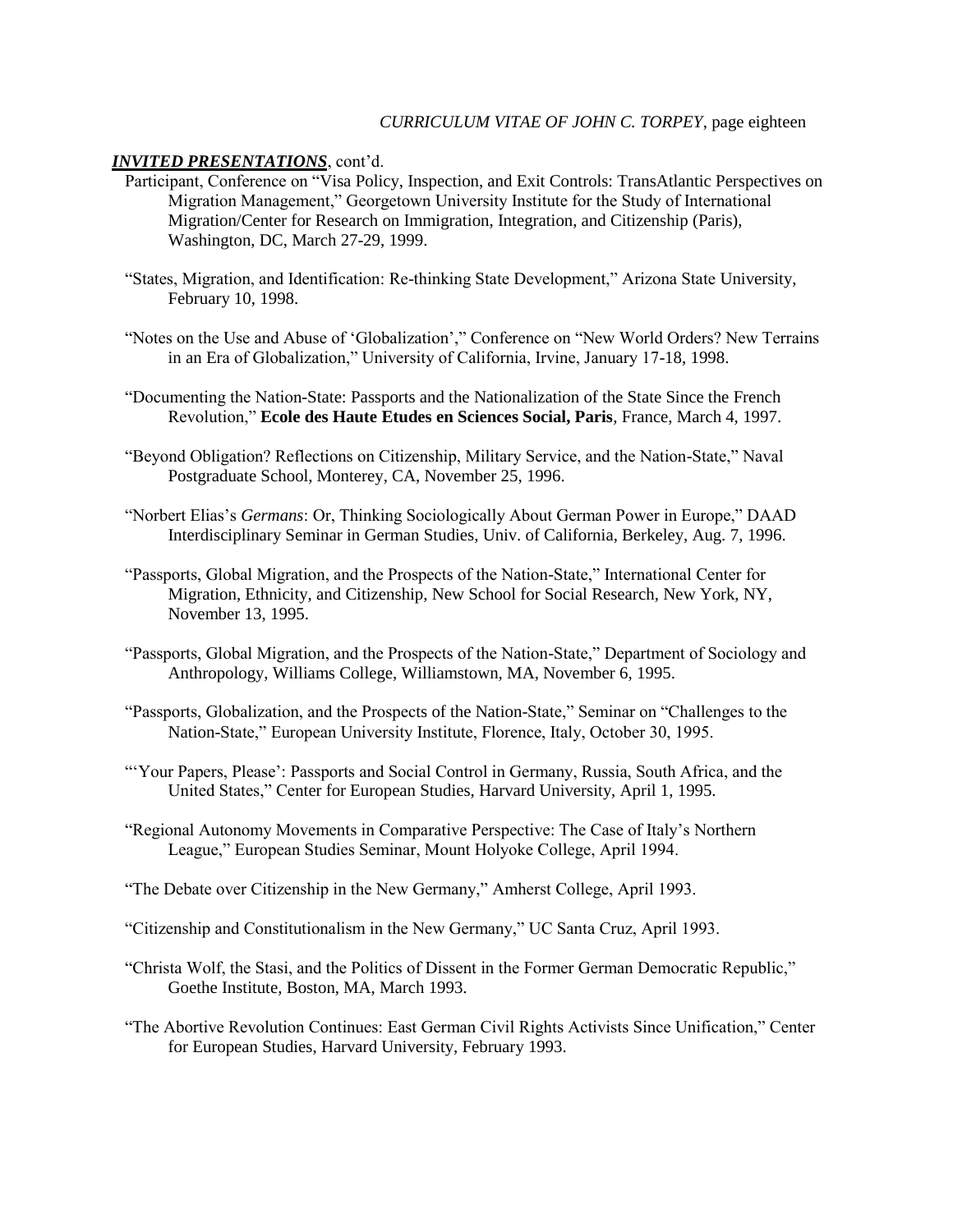## *PRESENTATIONS AT PROFESSIONAL MEETINGS*

- "The Three Axial Ages: Moral, Material, Mental," Annual Meeting of the American Sociological Association, Seattle, WA, August 2016.
- "Warfare Without Warriors," Eastern Sociological Society, Baltimore, MD, March 2014.
- Discussant, Panel on "The Axial Age and Sociology Today," Annual meeting of the Eastern Sociological Society, Boston, MA, March 2013.
- "Inventing the Axial Age: Origins and Uses of an Historical Concept" (with John Boy), Annual meeting of the American Sociological Association, Denver, Colorado, August 2012.
- "The Rise of States and the Regulation of Migration," 18<sup>th</sup> International Conference of Europeanists, Barcelona, Spain, 20 June 2011.
- Discussant, Book Panel on *Human Rights and Memory* by Daniel Levy and Natan Sznaider, 18<sup>th</sup> International Conference of Europeanists, Barcelona, Spain, 20 June 2011.
- Discussant, panel on "Cultural Power and the State: Commemoration as Politics and Antipolitics," Annual meeting of the Social Science History Association, Chicago, IL, November 21, 2010.
- "The Debate over African American Reparations" (with Maxine Burkett), Annual meeting of the Social Science History Association, Chicago, IL, November 21, 2010.
- Discussant, panel on "Managing Mobility: Border Regulations, Immigration, and Tourism," Annual meeting of the Organization of American Historians, Washington, DC, April 10, 2010.
- Discussant, panel on "Identity Documentation and the Modern Western State," Annual meeting of the American Historical Association, San Diego, CA, January 8, 2010.
- Discussant, panel on "Collective Memory, Genocide, and Human Rights," Annual Meeting of the Eastern Sociological Society, Baltimore, MD, March 18-21, 2009.
- Discussant, panel on "Intellectuals, Religion, and the Public Sphere in Europe and the United States," International Institute of Sociology, Budapest, Hungary, 25-27 June 2008.
- "The Problem of American Exceptionalism Revisited," Annual Meeting of the Social Science History Association, Chicago, IL, November 2007.
- Discussant, panel on "The Politics of Immigration," Annual Meeting of the American Sociological Association, New York, NY, August 2007.
- "Surveillance and Society," Annual Meeting of the American Sociological Association, Montreal, Canada, August 2006.
- "Tocqueville Rides Again: The Question of American Exceptionalism Revisited," Annual Meeting of the American Sociological Association, Philadelphia, PA, August 2005.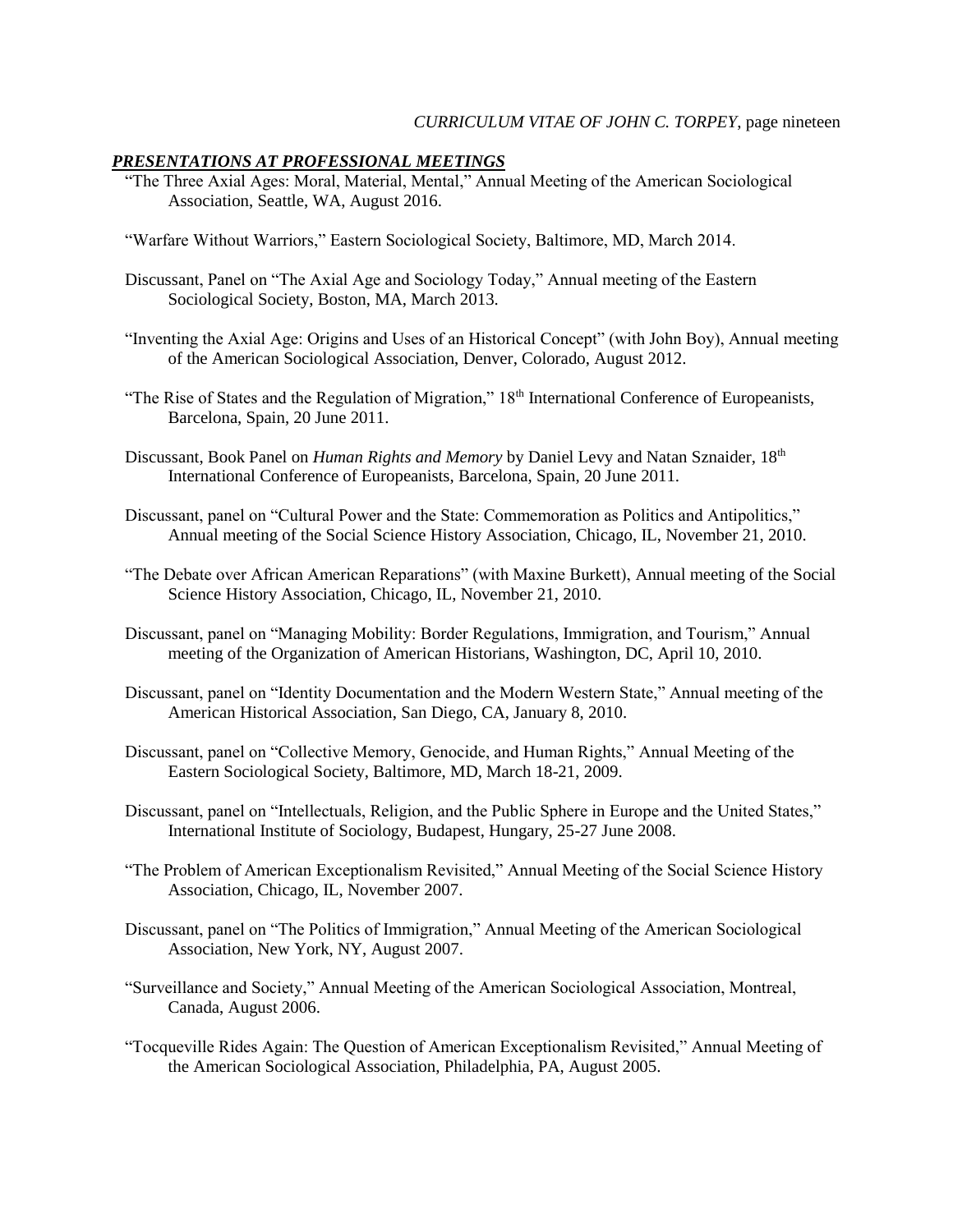## *PRESENTATIONS AT PROFESSIONAL MEETINGS*, cont'd.

- "Imperial Embrace?: Identification and Constraints on Mobility in a Hegemonic Empire," Annual Meeting of the International Institute of Sociology, Stockholm, Sweden, July 2005.
- "Notes on the Euro-American Rift," Annual Meeting of the Social Science History Association, Chicago, IL, November 2004.
- Discussant, Presidential Panel on "Market and Moral Approaches to Redressing Historical Injustices: Reparations, Indigenization, Acknowledging Guilt," Annual Meeting of the Social Science History Association, Chicago, IL, November 2004.
- Panelist, Author Meets Critics Panel on Philip Gorski's *The Disciplinary Revolution: Calvinism and State-Formation in Early Modern Europe*, Annual Meeting of the Social Science History Association, Chicago, IL, November 2004.
- "Reparations Politics in Southern Africa," Paper presented at the Annual Meeting of the Social Science History Association, Baltimore, MD, November 2003.
- "Commemoration, Redress, and Reconciliation in the Integration of Immigrant Communities" (with Rosa Sevy), Annual Meeting of the Metropolis Project, Edmonton, Alberta, March 2003.
- "We are All Germans Now," Annual Meeting of the International Studies Association, New Orleans, LA, March 25, 2002.
- "Through the Past to the Future: The Spread of Reparations Politics," Annual Meeting of the Social Science History Association, Chicago, IL, November 2001.
- "Reparations Politics in the 21<sup>st</sup> Century," Annual Meeting of the American Sociological Association, Anaheim, CA, August 18-21, 2001.
- Discussant, Panel on "Public Intellectuals: Scholarship and Social Action," Annual Meeting of the Pacific Sociological Association, San Francisco, CA, March 26-29, 2001.
- "Debts to the Past: Reparations for Historical Injustices," Annual Meeting of the Social Science History Association, Fort Worth, TX, November 1999.
- "Debts to the Past: Reparations for Historical Injustices," Annual Meetings of the Law & Society Association, Chicago, IL, May 27-30, 1999.
- Discussant, Panel on "Empire and Citizenship," Social Science History Association, Chicago, IL, November 19-22, 1998.
- "Coming and Going: On the State Monopolization of the Legitimate Means of Movement," Annual Meeting of the American Sociological Association, San Francisco, CA, August 20-25, 1998.
- "Coming and Going: On the State Monopolization of the Legitimate Means of Movement," Annual Meeting of the International Studies Association, Minneapolis, MN, March 18-22, 1998.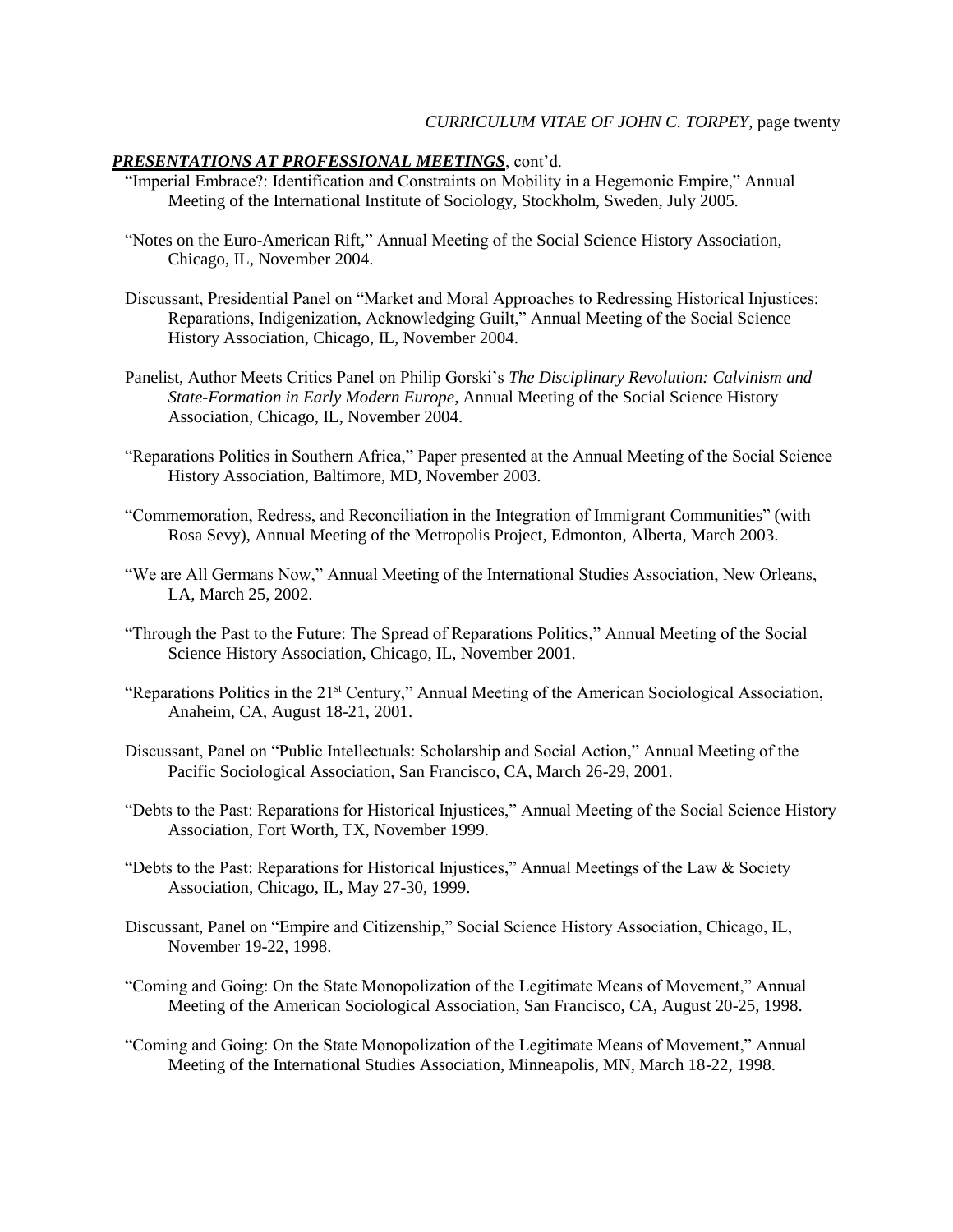### *CURRICULUM VITAE OF JOHN C. TORPEY*, page twenty-one

## *PRESENTATIONS AT PROFESSIONAL MEETINGS*, cont'd.

- "Passports and the Development of Immigration Controls in the North Atlantic World during the Long 19th Century," Annual Meeting of the American Historical Assoc., Seattle, WA, January 9, 1998.
- Discussant, Panel on "The Emergence of the Welfare State and Immigrant Labor in the U. S. and Europe, 1870-1950," Annual Meeting of the Social Science History Assocation, Washington, D.C., October 16-19, 1997.
- "Coming and Going: On the State Monopolization of the Legitimate Means of Movement," International Sociological Association Research Committee on Migration Conference on "Inclusion and Exclusion: International Migrants and Refugees in Europe and North America," New School for Social Research, New York, June 5, 1997.
- Discussant, Panel on "Immigration: National Controls and Transnational Influences," Annual Meetings of the Law & Society Association, St. Louis, MO, May 29, 1997.
- Discussant, Panel on "Issues Concerning the State," Annual Meetings of the Pacific Sociological Association, San Diego, CA, April 19, 1997.
- Discussant, Panel on "Border Incidents," Annual Meetings of the American Anthropological Association, San Francisco, CA, November 21, 1996.
- "Internal Colonialism and Document-Based Labor Control in the Soviet Union and South Africa" (with Marc Garcelon), Annual Meetings of the American Sociological Association, New York, NY, August 1996.
- "'The Surest Thermometer of Freedom': The Evolution of Passport Controls in Europe," Tenth International Conference of Europeanists, Chicago, IL, March 14-16, 1995.
- "Passes, Passports, and Territorial Domination," American Anthropological Association meetings, Washington, D. C., November 15, 1995.
- "The Passport and the Modern State," American Sociological Association meetings, Washington, D. C., August 23, 1995.
- "The Rise of the Passport System," Annual Meeting of the Law and Society Association, Toronto, Canada, June 1995.
- "The Post-Unification Left and the Appropriation of History," German Studies Association Conference, Washington, D.C., October 1993.
- "Coming to Terms with the Communist Past: East Germany in Comparative Perspective," 4th GDR Studies Association Conference, Washington, D. C., November 1992.
- "German Intellectuals and Politics After Unification: Some Aspects of 'Working Through' the East German Past," DAAD Interdisciplinary Seminar in German Studies, UC Berkeley, July 1992.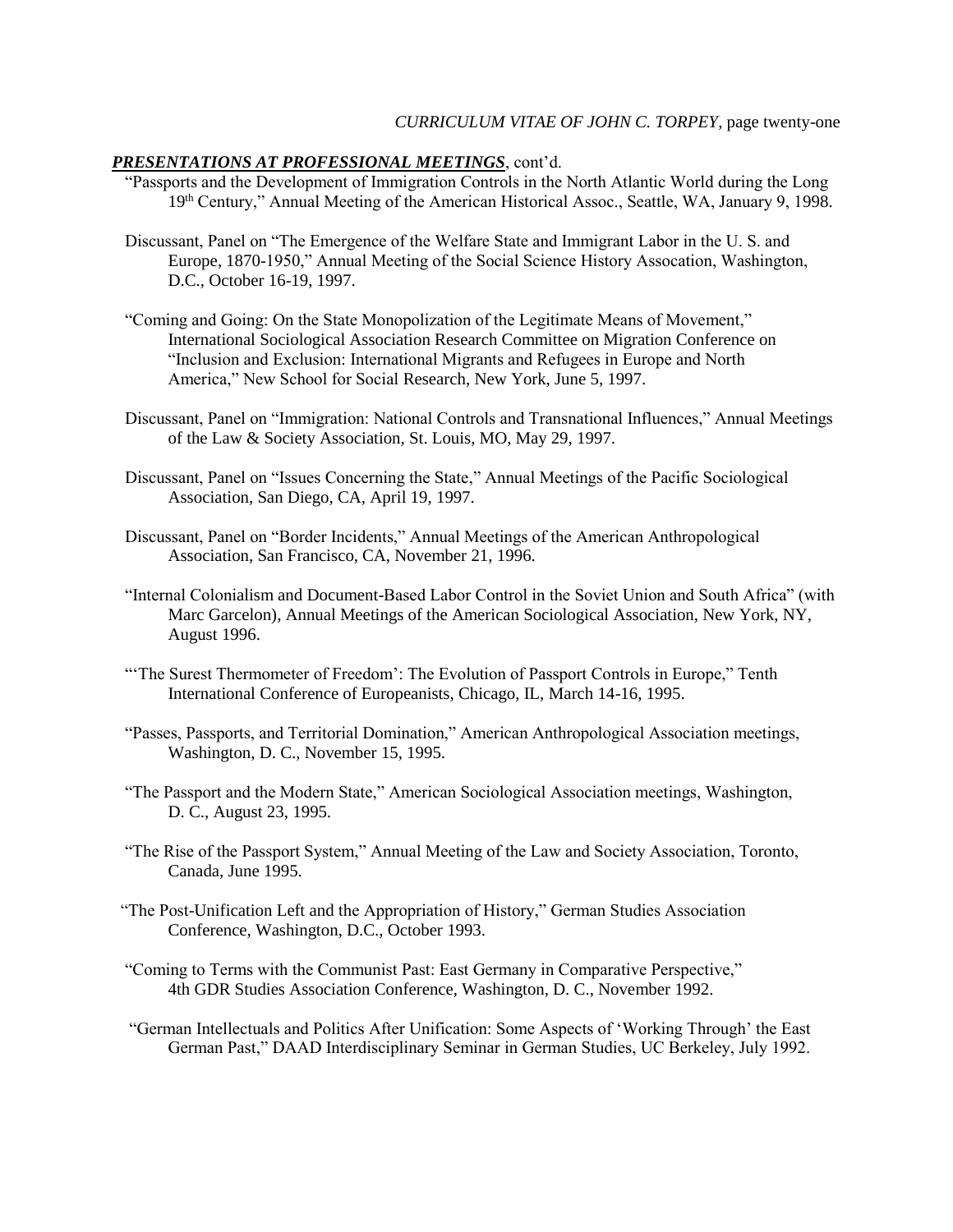## *CURRICULUM VITAE OF JOHN C. TORPEY*, page twenty-two

# *LANGUAGES*

 German: native speaker fluency in reading, writing, and speaking Italian: good reading, comprehension, and speaking knowledge French: good reading knowledge, intermediate comprehension and speaking ability

# *PROFESSIONAL AFFILIATIONS*

 American Sociological Association (ASA) Eastern Sociological Society (ESS) Council for European Studies (CES) American Historical Association (AHA)

# *PROFESSIONAL SERVICE*

Distinguished Contribution to Scholarship Award Committtee, ASA, 2015-2018

Chair, Review Committee, Graduate Program in Sociology, UC San Diego, April 2-5, 2014.

Editorial Board, "Pluralities: Pluralismo culturale e società nella postmodernità," book series, Aracne Editrice, Rome, Italy, 2013-.

Best Book Award Committee, ASA Section on Transnational and Global Sociology, 2013.

Barrington Moore Prize Committee, ASA Section on Comparative-Historical Sociology, 2012.

International Advisory Board, *British Journal of Sociology*, 2008-2013.

Social Science History Association, Nominations Committee, 2007-8.

Nominations Committee, ASA Section on Comparative-Historical Sociology, 2007-8.

Editorial Advisory Board, *Migrations and Identities*, Spring 2007-Spring 2010.

ASA Dissertation of the Year Award Committee, 2004-7.

Editorial Board, Book Series on Transnational Crime, Crime Control and Security (Palgrave MacMillan).

Editorial Board, *Journal of Human Rights*, Fall 2001-

Reinhard Bendix Prize Committee (best student paper in comparative-historical sociology), ASA, 2003.

Domain Leader, "Citizenship and Culture," Vancouver Metropolis Research Centre, Summer 2002- Spring 2004.

General Editor, Temple University Press Series on "Politics, History, and Social Change," Fall 2000-

Organizer, States & Societies Network, Annual Meeting of the SSHA, Fort Worth, TX, November 2000.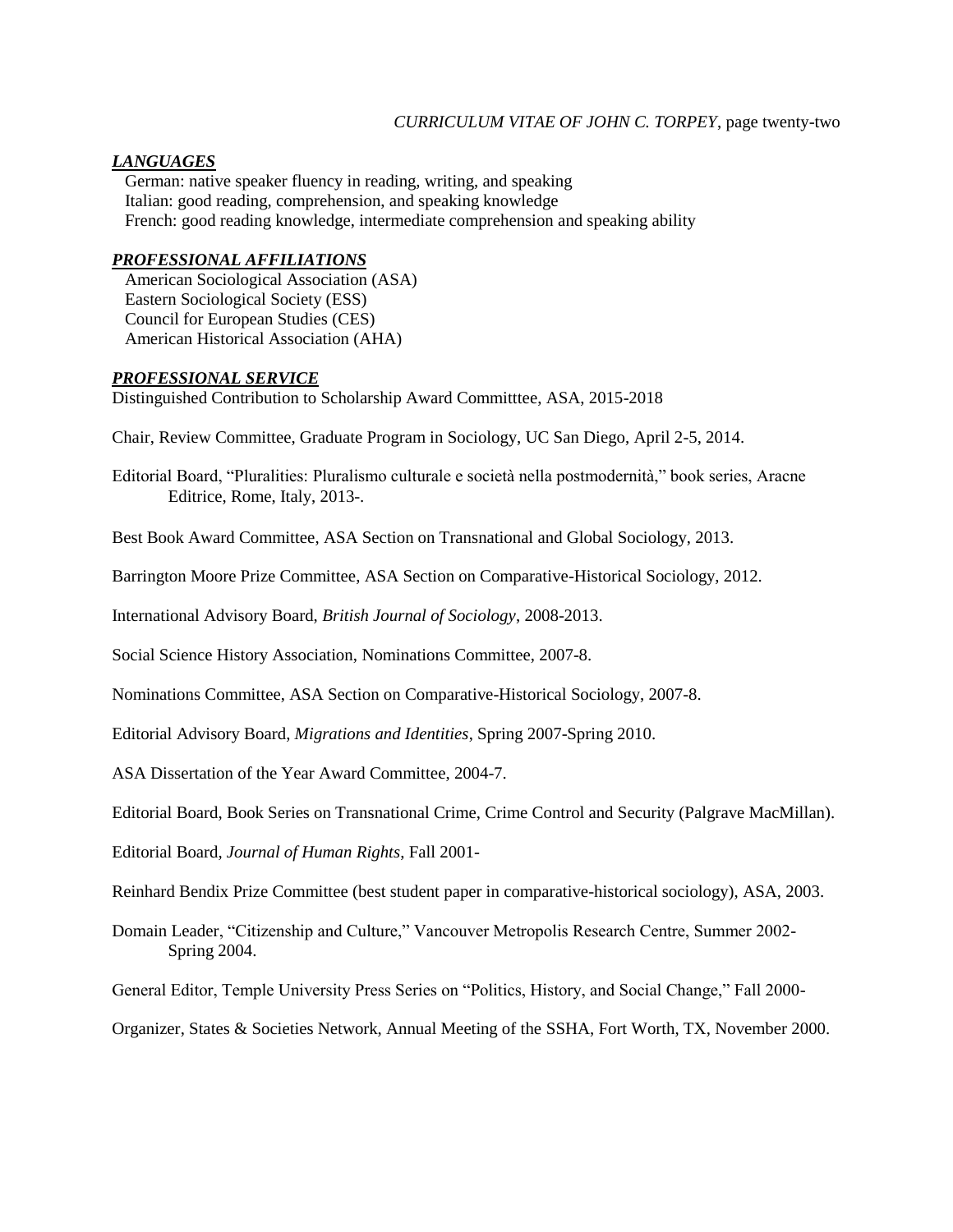# *CURRICULUM VITAE OF JOHN C. TORPEY*, page twenty-three

# *PROFESSIONAL SERVICE*, cont'd.

Manuscript Reviewer for *American Sociological Review*, *American Journal of Sociology*, *British Journal of Sociology*, *Theory and Society*, *Sociological Theory*, *Journal of Modern History*, *Comparative Studies in Society and History*, *Social Problems*, *Sociological Forum*, *International Migration Review*, *Canadian Review of Anthropology and Sociology*, *Canadian Review of Sociology*, *German Politics and Society*, *Cultural Anthropology*, *Social Identities*, University of Chicago Press, Princeton University Press, Oxford University Press, Cambridge University Press, University of California Press, Stanford University Press, Univ. of Minnesota Press, NYU Press, Univ. of Nebraska Press, Penn State University Press, Routledge

Evaluator: NSF Regular Grants, 2009, 2012 NSF Dissertation Improvement Grant Application, 2005 SSHRC Standard Grants Competition (Canada), 2004 United States Institute of Peace Dissertation Fellowships, 2004 Killam Research Fellowship Application (Canada), 2003 SSRC International Dissertation Field Research Fellowships, 1998-2001

Tenure and Promotion Reviewer (all in Sociology): UC Santa Barbara, 2011, Purdue University, 2010, National University of Singapore, 2008, 2015; Case Western Reserve University, 2007; London School of Economics, 2006, 2011; Academic College of Tel Aviv-Yaffo, Israel, 2002; Mount Holyoke College, 2001

Organizer and Presider, Panel Discussion of "'Hitler's Willing Executioners'?: Perspectives on the 'Goldhagen Controversy'," European University Institute, Florence, Italy, May 30, 1996.

# *UNIVERSITY SERVICE*

 Graduate Center Faculty Steering Committee, 2007-2010, 2013-2015; *Chair*, Fall 2009-Spring 2010 CUNY Fulbright Evaluation Committee, Fall 2008

CUNY Collaborative Incentive Research Grant Spring 2007

 Member, Inter-Faculty Initiative in Migration Studies (IFIMS) Steering Committee, UBC, AY 2004-05 Ph. D. Thesis Defense Chair, Kent den Heyer, Faculty of Education, March 2004

- Co-organizer (with Brian Elliott), Thematic Lecture Series, "Reckoning With Race: The Concept and its Consequences in the 21<sup>st</sup> Century," Green College, UBC, 2002-2003.
- Member, Committee on the Development of an Online Master's Degree Program in Migration Studies, Office of the AVP-Academic, Fall 2002-Spring 2004.
- Associate Director, Centre for the Study of Historical Consciousness, UBC, June 2002-June 2005; Advisory Board, Spring 2002-June 2005.

Ph. D. Orals Committee, Johanna Waters, Dept. of Geography, exam held December 2001.

 University Examiner, Amir-Hassan Abedi-Djourabtchi, Dept. of Political Science, Ph. D. exam held Dec. 13, 2001

Chair, Ph.D. exam, Matthew James, Dept. of Political Science, exam held October 6, 2000

 M.A. Thesis Examiner, Andrew Larcombe, Department of Anthropology and Sociology, January 2000 Search Committee for Head of Department of Anthropology and Sociology, 2000-2001

### *DEPARTMENTAL/FACULTY SERVICE*

*CUNY PhD Program in Sociology*

Executive Officer (Chair), July 1, 2011- Chair, Sociology of Religion Search Committee, Fall 2009 Deputy Executive Officer (vice chair), 2007-2011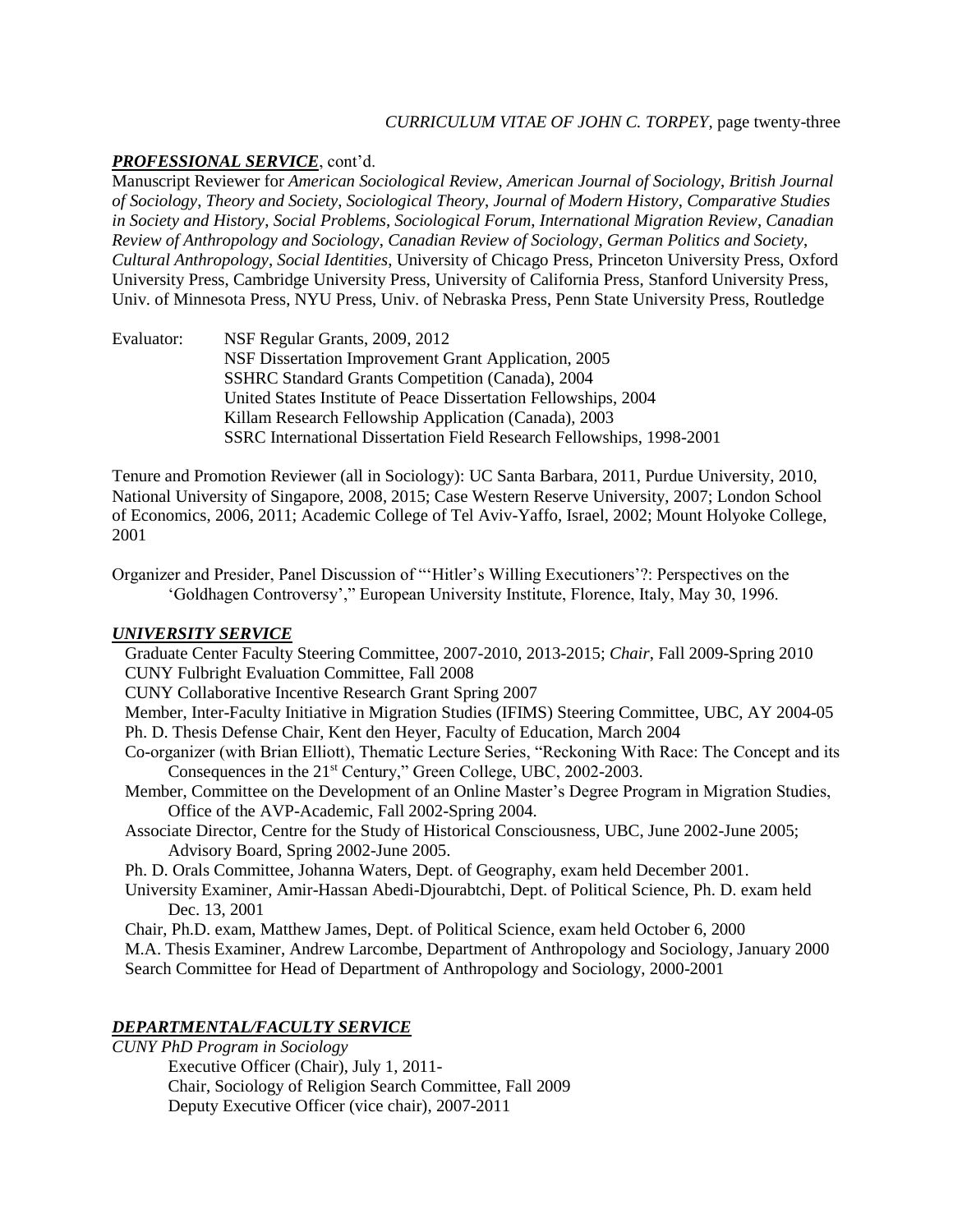# *CURRICULUM VITAE OF JOHN C. TORPEY*, page twenty-four

# *DEPARTMENTAL/FACULTY SERVICE***, cont'd.**

*UBC Department of Anthropology & Sociology (ANSO)/Faculty of Arts* Associate Head, Department of Anthropology and Sociology, July 2004-December 2004 Faculty of Arts Curriculum Committee, September 2003- ANSO Awards Committee, July 2003-June 2004 ANSO Appointments Committee, July 2002-June 2003 ANSO Colloquium and Special Events Committee, July 2001-June 2003 ANSO Sociology Graduate Studies Committee, July 2001-June 2002

*UBC Institute for European Studies/Faculty of Graduate Studies* Interim Director, Institute for European Studies, January-June 2005.

 Organizer, Lecture Series on "50 Years of the 1951 Refugee Convention," St. John's College/Institute for European Studies, 2001-2002.

 Faculty Editor, *Topics in European Studies* (journal of the Institute for European Studies graduate students), Spring 2002-2004.

Organizer, Guest Lecturers, CUNY Graduate Center:

Courtney Bender (Columbia) and Claude Fischer (Berkeley), Spring 2010 Abdullahi An-Na'im (Emory) and Patrick Weil (Sorbonne), Fall 2009 Jens Beckert, Max-Planck-Institute for the Study of Societies, Cologne, May 2009 Phil Gorski (Yale) and Bryan Turner (National University of Singapore), March 2009 Hans Joas, University of Chicago/Max-Weber-Kolleg, University of Erfurt, October 2007 Jeffrey Alexander, Yale, September 2007 Charles Maier, Harvard University, September 2007 Nilüfer Göle, Ecole des Hautes Etudes en Sciences Sociales, Paris, April 2007 Claus Offe, Humboldt University, Berlin, Fall 2006 Philippe van Parijs, Hoover Chair in Economic and Social Ethics, UCL, Belgium, March 2006

At UBC:

Martin Jay, Sidney Ehrman Hellman Professor of History, Univ. of California, Berkeley, 2002 Joanne van Selm, Senior Policy Analyst, Migration Policy Institute, Washington, D.C., 2002 Scott Busby, U. S. Department of State, 2001

Aristide Zolberg, University-in-Exile Professor of Political Science, New School Univ., 2001 Todd Gitlin, Professor of Journalism and Sociology, New York University, Fall 2000

### *GRADUATE STUDENT SUPERVISION*

- *PhD Dissertation Committee Chair*, John Boy (PhD 2015), Eresh Naidu (PhD 2014), Howard Caro-Lopez (PhD 2012)
- *PhD Dissertation Committee Member*, *CUNY Graduate Center*: James Skinner (Sociology); Melanie Lorek (Sociology); Mike Miller (Pol Sci), Neil Hernandez (Pol Sci), David Jancsics (PhD 2013), Patrick Inglis (PhD 2013), Jamie McCallum (PhD 2011), Mehmet Kucukozer, Binh Pok, Tim Recuber (PhD 2012); Travis Hall (NYU Dept. of Media. Culture, and Communication; PhD 2013)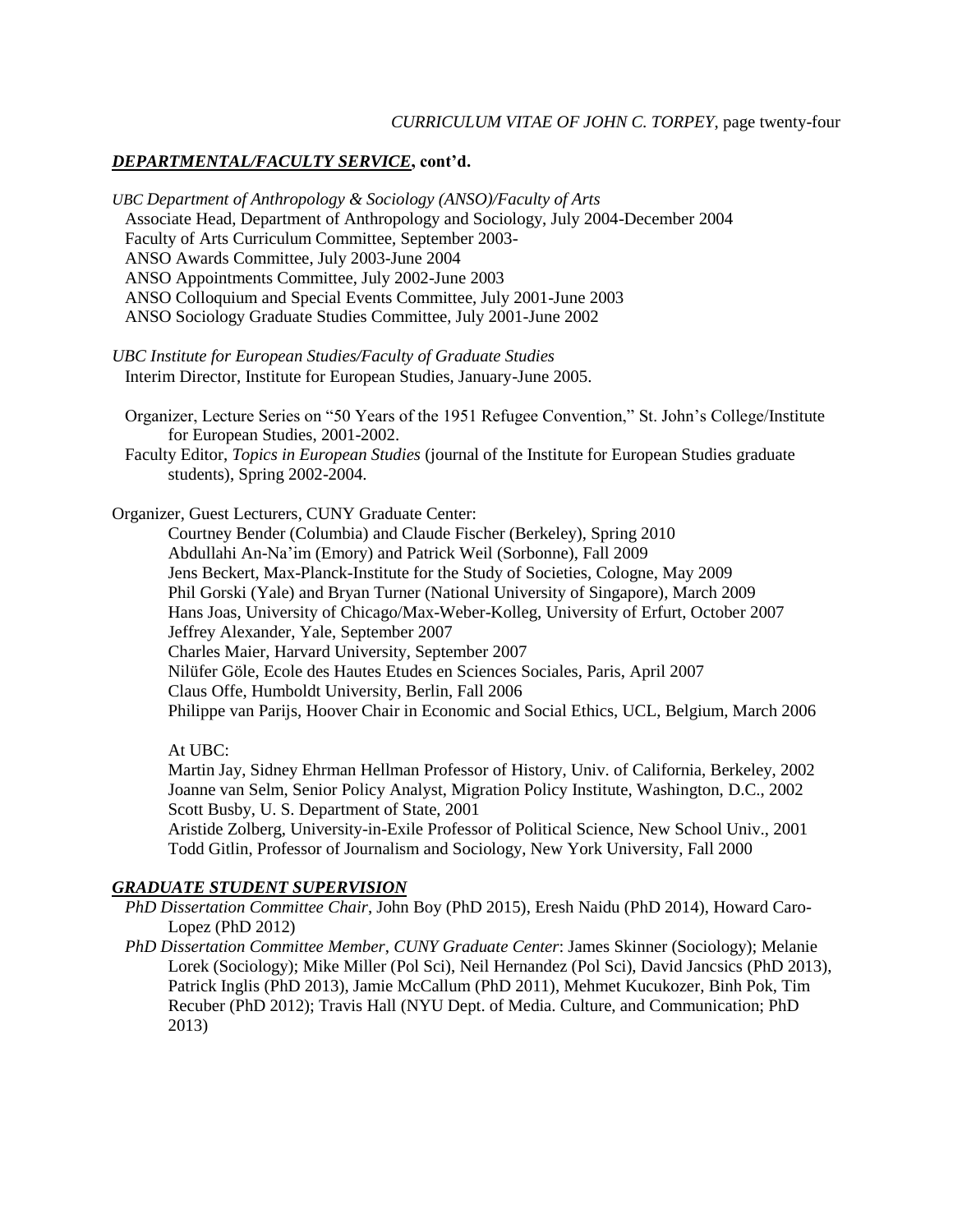### *CURRICULUM VITAE OF JOHN C. TORPEY*, page twenty-five

### *GRADUATE STUDENT SUPERVISION***, cont'd.**

- *Orals Committee Member*, *CUNY Graduate Center*: Nick Cross (History), Veronica Momjian, John Boy, Eresh Naidu, Scott Heil (passed December 2008), Tim Recuber (passed April 2008), Jamie McCallum (passed May 2007), Spencer Sunshine (passed January 2008), Howard Caro-Lopez (passed December 2007), Antonio Buttaro (passed May 2007), Andrew Greenberg (passed May 2007), Mitra Rastegar (passed February 2007), Patrick Inglis (passed December 2006), Johanna Waters (UBC Dept. of Geography; passed December 2001)
- *Committee Co-Chair*, Rosa Sevy, Ph. D. candidate, Department of Anthropology and Sociology, UBC  *Committee Member*, Bern Haggerty, UBC Faculty of Law, "Hate Crime Statistics in Canada & the
	- United States: a Cross-National Comparison of Social Resistance to Hate Crime Labeling in Two Cities," Ph. D. committee member, thesis completed Fall 2008.
- *Committee Member*, Miriam Anderson, M.A. candidate, Dept. of Political Science, defended Dec. 2003 *Committee Member*, Andrew Woolford, Ph. D. candidate, Department of Anthropology and Sociology *Committee Co-Chair*, Julia Feesey, M.A. candidate, Institute for European Studies
- *Committee Member*, Kerstin Saarkoppel, M.A. candidate, Institute for European Studies
- *Orals Committee Member*, *UBC*, Zohreh Bayatrizi, Richard Fredericks, Garth Mullins, all Department of Anthropology and Sociology

# *UNDERGRADUATE STUDENT SUPERVISION*

 Honours Thesis Supervisor, Michael Phillips, UBC Department of Anthropology & Sociology, 2004-5. Honours Thesis Supervisor, Erin Putman, "Tools of Genocide: Ethnic and Racial Identities in Rwanda," Department of History, UBC, 2002-3

#### *MISCELLANEOUS/COMMUNITY SERVICE*

Interviewee, "Analysis," BBC Radio, originally aired on April 26, 2007.

- Member, Board of Directors, United Movement to End Child Soldiering, based in Washington, D. C., Spring 2004-Spring 2009.
- Appeared on the Bill Good Show, CKNW, Vancouver, to discuss the then-imminent war on Iraq, February 20, 2003.

Panelist, "Reparations," organized by Martha's Vineyard NAACP, Oak Bluffs, MA, August 26, 2002.

Appeared on Odyssey, Chicago Public Radio to discuss "Identity and Citizenship," March 4, 2002.